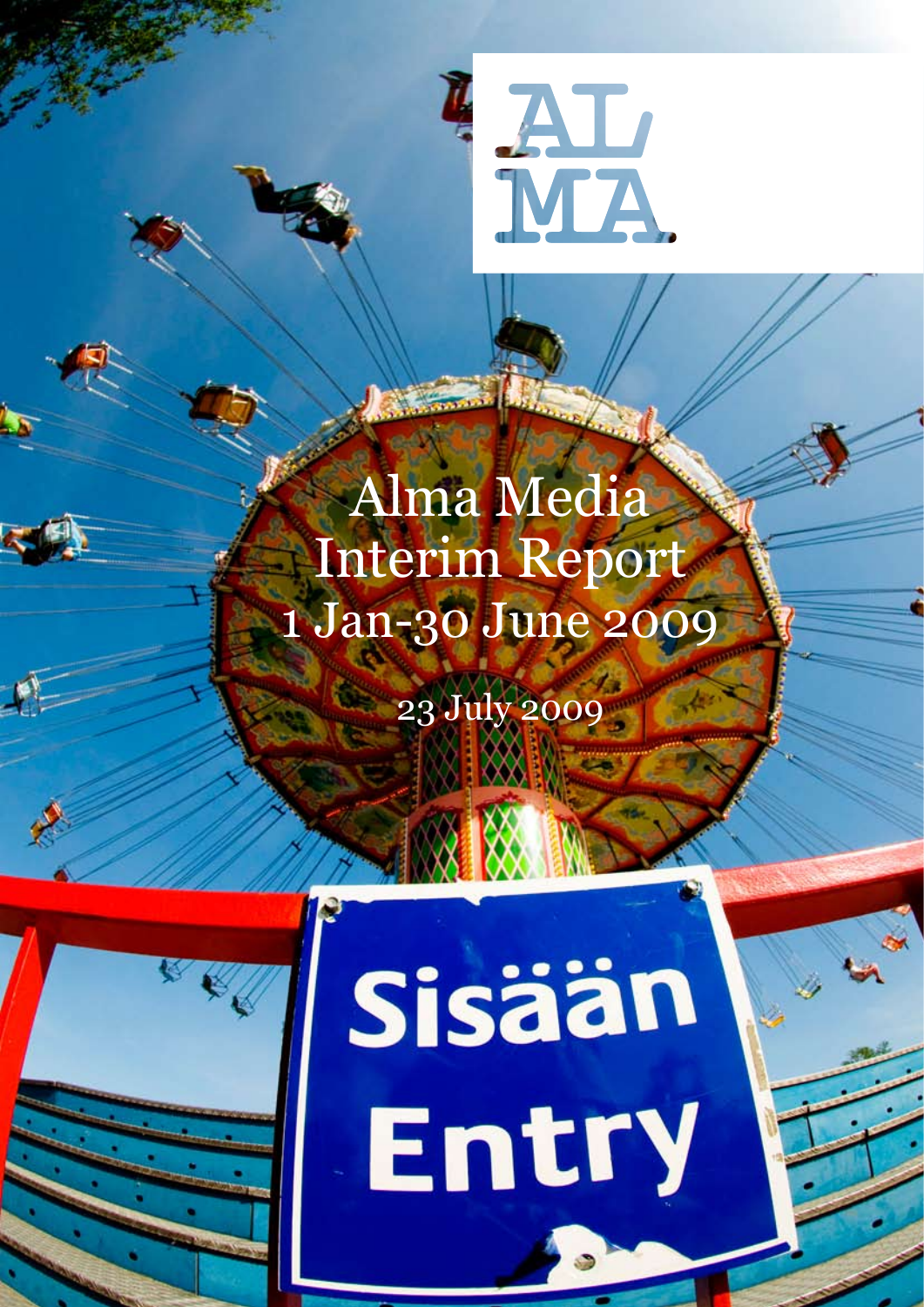Alma Media Corporation Interim Report July 23, 2009 at 9:00AM (EET)

ALMA MEDIA CORPORATION'S INTERIM REPORT FOR JANUARY–JUNE 2009: Operating profit weakened as expected, profitability good in view of market conditions

#### **April–June 2009 in brief:**

- Net sales MEUR 79.3 (89.3), down 11.2%.

- Operating profit MEUR 11.9 (15.0), 15.1% (16.8%) of net sales.

- Operating profit without one-time capital gains MEUR 12.2 (14.4), down 15.3%

- Profit before taxes MEUR 11.5 (15.7), profit before taxes without one-time capital gains MEUR 11.8 (15.1).

- Financial result for the period MEUR 8.3 (11.8), down 29.9%.

- Earnings per share EUR 0.11 (0.16).

Outlook for 2009:

- Alma Media expects that the comparable net sales and operating profit will be lower than in 2008 due to the decline in media advertising. In the third quarter, net sales and operating profit will fall behind the comparison period in 2008.

#### **Kai Telanne, President and CEO:**

The weakness in the advertising market continued in the second quarter. The steep drop from the comparison period in 2008 in the first quarter levelled during the second quarter. The advertising sales market in newspapers steadied at a level approximately one-fifth lower than in the previous year, which naturally decreased Alma Media's net sales and operating profit compared with the second quarter in the previous year. A significant part of the drop is attributable to nationwide advertising. Many of our newspapers, however, showed remarkable performance in local advertising sales, which on average stayed at the same level as in 2008. Advertising sales for the newspapers' online services continued to grow well.

No significant changes took place in the circulation of our newspapers. The readership has remained at a good level. Our online services have managed to further increase their market share. We will continue the development of the combination of printed newspapers and online services according to strategy.

The savings measures initiated at business units in the beginning of the year progressed according to plan during the second quarter. Considering the market conditions, the results were good.

Alma Media's financial position is excellent. We will continue product development, business development and the charting of possible acquisitions according to strategy.

#### **More information:**

Kai Telanne, President and CEO, telephone +358 10 665 3500 Tuomas Itkonen, CFO, telephone +358 10 665 2244

Rauno Heinonen Vice President Corporation Communications and IR Alma Media Corporation

**DISTRIBUTION** NASDAQ OMX Helsinki Principal media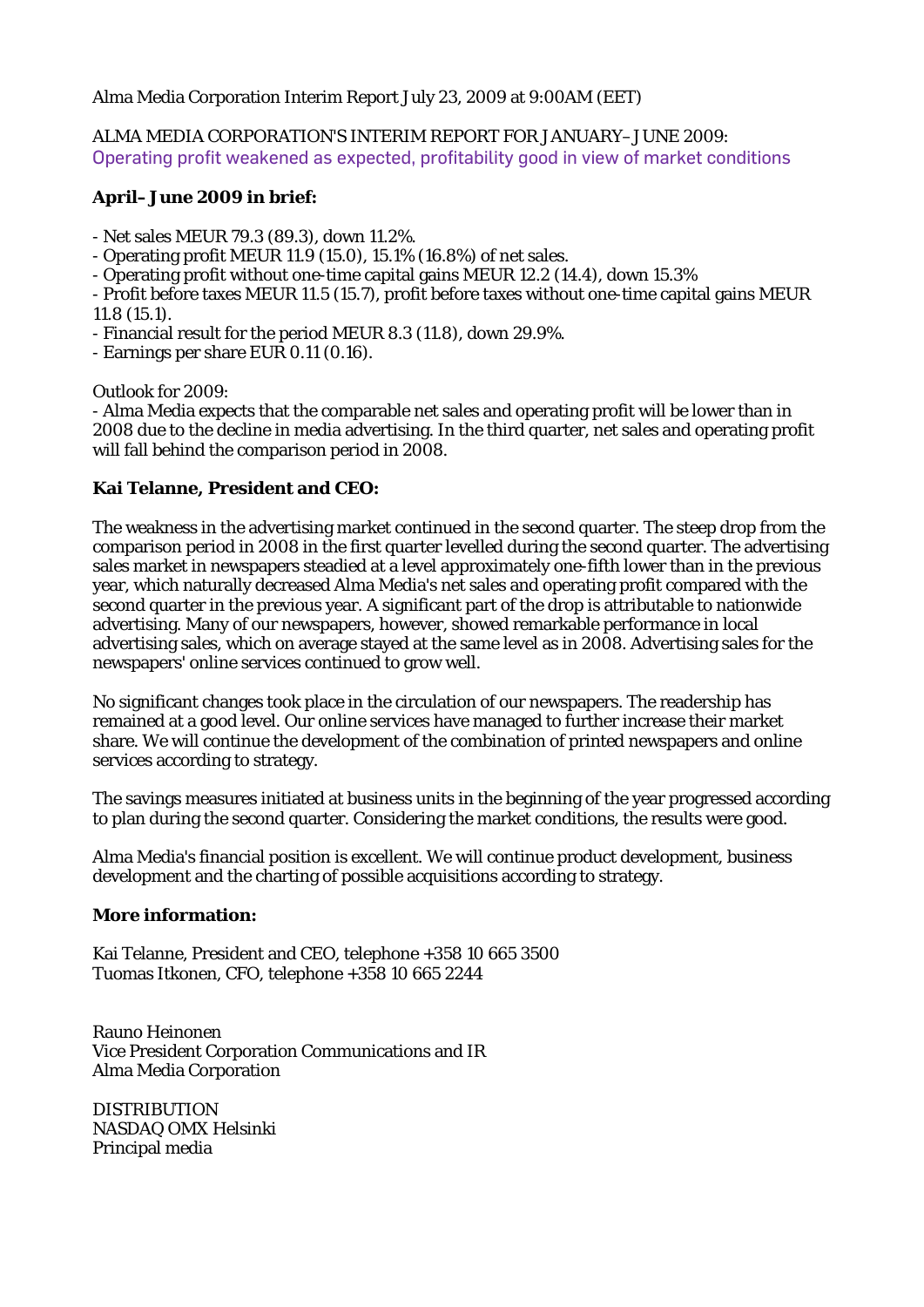#### **Alma Media Corporation's Interim Report January 1–June 30, 2009**

The figures are compared in accordance with the International Financial Reporting Standards (IFRS) with those of the corresponding period in 2008, unless otherwise stated. The figures are unaudited. The figures in the tables are independently rounded.

#### KEY FIGURES

|                                 | 2009   | 2008   | Change   | 2009   | 2008   | Change   | 2008     | 2007     |
|---------------------------------|--------|--------|----------|--------|--------|----------|----------|----------|
| <b>MEUR</b>                     | $4-6$  | $4-6$  | %        | $1-6$  | $1-6$  | %        | $1 - 12$ | $1 - 12$ |
| Net sales                       | 79.3   | 89.3   | $-11.2$  | 155.8  | 173.2  | $-10.1$  | 341.2    | 328.9    |
| <b>Operating profit</b>         | 11.9   | 15.0   | $-20.3$  | 18.5   | 26.6   | $-30.6$  | 48.3     | 64.4     |
| % of net sales                  | 15.1   | 16.8   |          | 11.8   | 15.4   |          | 14.2     | 19.6     |
| <b>Operating profit without</b> |        |        |          |        |        |          |          |          |
| one-time items                  | 12.2   | 14.4   | $-15.3$  | 19.7   | 26.0   | $-24.2$  | 47.7     | 52.9     |
| % of net sales                  | 15.3   | 16.1   |          | 12.6   | 15.0   |          | 14.0     | 16.1     |
| <b>Return on Equity/ROE</b>     |        |        |          |        |        |          |          |          |
| (Annually)*                     | 52.6   | 92.3   |          | 33.4   | 50.2   |          | 37.7     | 43.8     |
| <b>Return on Invest/ROI</b>     |        |        |          |        |        |          |          |          |
| $(Annually)*$                   | 38.3   | 57.7   |          | 28.7   | 42.9   |          | 34.8     | 39.9     |
| Net financial expenses          | 0.0    | 0.1    | $-100.0$ | 0.1    | $-0.2$ | 150.0    | 0.4      | $-0.1$   |
| Net financial expenses,         |        |        |          |        |        |          |          |          |
| % of net sales                  | 0.0    | 0.1    |          | 0.1    | $-0.1$ |          | 0.1      | 0.0      |
| Share of associated             |        |        |          |        |        |          |          |          |
| companies' results              | $-0.4$ | 0.8    | $-150.2$ | $-0.3$ | 1.8    | $-115.6$ | 4.5      | 3.5      |
| <b>Balance sheet total</b>      |        |        |          | 156.0  | 170.3  | $-7.8$   | 166.9    | 181.3    |
| Gross capital                   |        |        |          |        |        |          |          |          |
| expenditure                     | 1.4    | 3.9    | $-64.1$  | 3.0    | 10.1   | $-70.3$  | 14.5     | 12.1     |
| Gross capital                   |        |        |          |        |        |          |          |          |
| expenditure, % of net           |        |        |          |        |        |          |          |          |
| sales                           | 1.8    | 4.3    |          | 1.9    | 5.8    |          | 4.2      | 3.7      |
| <b>Equity ratio</b>             |        |        |          | 58.4   | 48.5   |          | 57.2     | 69.8     |
| Gearing, %                      |        |        |          | 0.4    | 33.2   |          | 6.5      | $-15.2$  |
|                                 |        |        |          |        |        |          |          |          |
| Interest-bearing net<br>debt    |        |        |          | 0.3    | 23.9   | $-98.7$  | 5.8      | $-17.9$  |
|                                 |        |        |          |        |        |          |          |          |
| <b>Interest-bearing</b>         |        |        |          |        |        |          |          |          |
| liabilities                     |        |        |          | 14.7   | 32.4   | $-54.6$  | 19.1     | 6.8      |
| Non-interest-bearing            |        |        |          |        |        |          |          |          |
| liabilities                     |        |        |          | 63.3   | 66.0   | $-4.1$   | 59.3     | 56.2     |
| Average no. of                  |        |        |          |        |        |          |          |          |
| personnel,                      |        |        |          |        |        |          |          |          |
| calculated as full-time         |        |        |          |        |        |          |          |          |
| employees, excl.                |        |        |          |        |        |          |          |          |
| delivery staff                  | 1,930  | 1,993  | $-3.2$   | 1,932  | 1,962  | $-1.5$   | 1,981    | 1,971    |
| Average no. of delivery         |        |        |          |        |        |          |          |          |
| staff                           | 998    | 980    | 1.8      | 968    | 959    | 0.9      | 968      | 962      |
| Earnings/share, EUR             |        |        |          |        |        |          |          |          |
| (basic)                         | 0.11   | 0.16   | $-25.0$  | 0.17   | 0.28   | $-35.7$  | 0.51     | 0.68     |
| Earnings/share, EUR             |        |        |          |        |        |          |          |          |
| (diluted)                       | 0.11   | 0.16   | $-25.0$  | 0.17   | 0.28   | $-35.7$  | 0.51     | 0.68     |
| Cash flow from operating        |        |        |          |        |        |          |          |          |
| activities, EUR                 | 0.05   | 0.08   | $-37.5$  | 0.40   | 0.44   | $-9.1$   | 0.63     | 0.70     |
| Shareholders'                   |        |        |          |        |        |          |          |          |
| equity/share, EUR               |        |        |          | 1.05   | 0.96   | 9.4      | 1.18     | 1.58     |
| <b>Market capitalization</b>    |        |        |          | 362.6  | 643.2  | $-43.7$  | 369.3    | 870.7    |
| Average no. of shares           |        |        |          |        |        |          |          |          |
| $(1.000 \text{ shares})$        |        |        |          |        |        |          |          |          |
| - basic                         | 74,613 | 74,613 |          | 74,613 | 74,613 |          | 74,613   | 74,613   |
|                                 |        |        |          |        |        |          |          |          |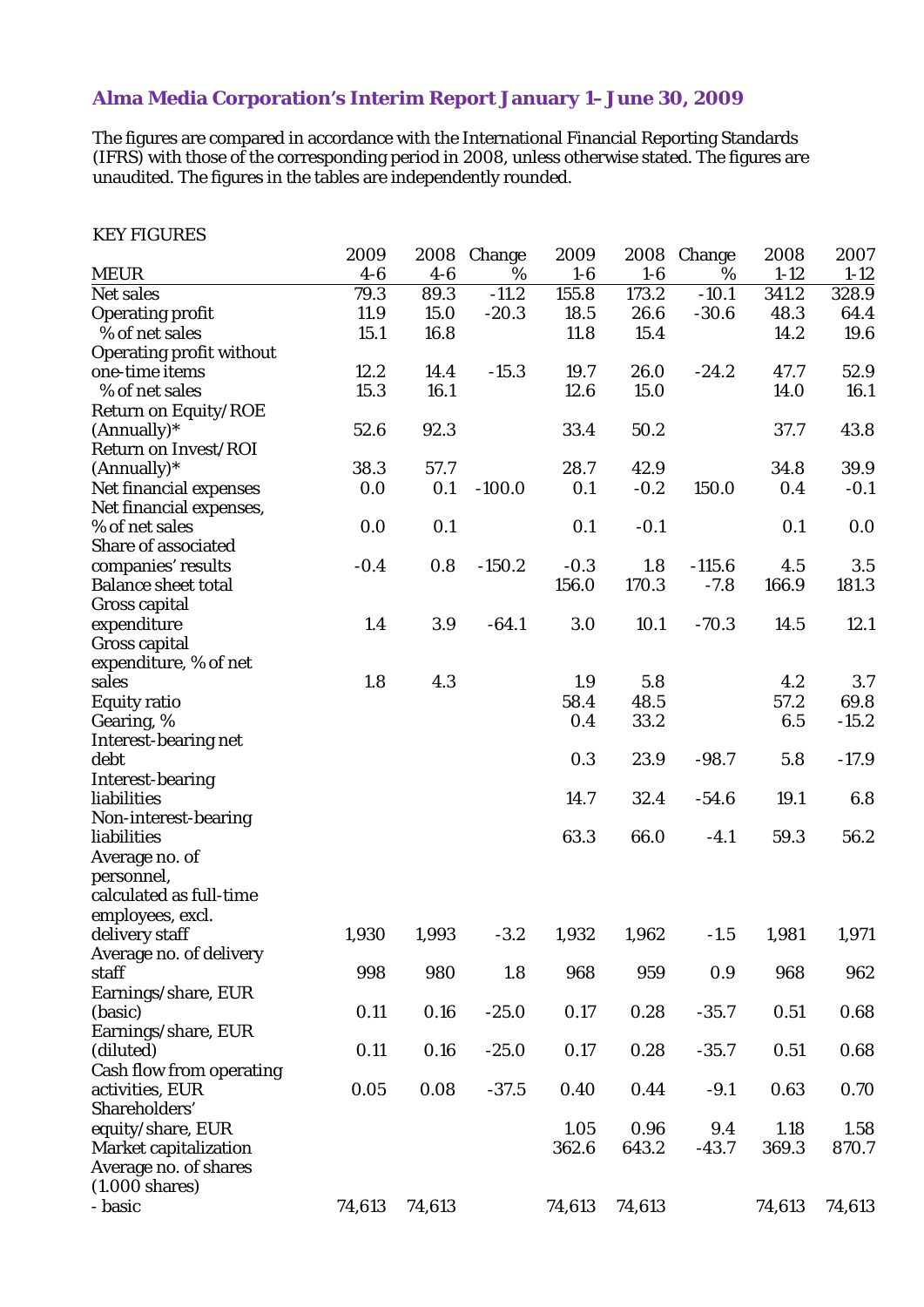| - diluted<br>No. of shares at end of               | 74,613 74,770 | 74,613 74,796 | 74,764 74,773 |  |
|----------------------------------------------------|---------------|---------------|---------------|--|
| period                                             |               |               |               |  |
| $(1.000 \text{ shares})$                           | 74,613 74,613 | 74,613 74,613 | 74,613 74,613 |  |
| *ref. Main accounting principles of Interim Report |               |               |               |  |

#### **Group net sales and result April–June 2009**

During the review period, Alma Media's net sales declined 11.2% from the corresponding period in the previous year, being MEUR 79.3 (89.3).

The operating profit declined to MEUR 11.9 (15.0), 15.1% (16.8%) of net sales. The second-quarter operating profit includes one-time capital gains of MEUR  $-0.2$  (0.6).

#### **Group net sales and result January–June 2009**

The Group's net sales from January to June 2009 totalled MEUR 155.8 (173.2). The share of the online business was 13.3% (13.2%) of consolidated net sales, MEUR 20.6 (23.0). The operating profit amounted to MEUR 6.5 (11.6). The comparable operating profit for the first half-year was MEUR 19.7 (26.0), down 24.2% from the comparison period in the previous year.

The operating profit includes one-time items in the amount of MEUR  $-1.2$  (0.6). The one-time items in the current year are reorganisation costs due to savings measures. As the result of statutory personnel negotiations and other turnover, Alma Media's number of personnel declined by 49 employees in the first half-year. The one-time profit from sales in the comparison period is from the sale of real estate.

Net sales of the Newspapers segment were MEUR 111.0 (118.5). Net sales of the segment's advertising sales declined 13.8% from the comparison period. Circulation net sales for Newspapers increased slightly, supported by price increases. The comparable operating profit for Newspapers was MEUR 18.8 (21.1).

Net sales of the Kauppalehti group were MEUR 32.3 (38.0). The segment's advertising sales declined 28.3% from the comparison period. Circulation sales declined 7.5%. The comparable operating profit for the Kauppalehti group was MEUR 2.5 (5.1).

Net sales of the Marketplaces segment were MEUR 14.2 (18.4). The comparable operating loss of Marketplaces was MEUR 0.4 (operating profit of MEUR 2.0).

#### **Changes in Group structure in 2009**

Alma Media's ownership in Kotikokki.net Oy has risen to 40% in June, and this company will be reported as an associated company under the Newspapers segment in the consolidated financial statements.

#### **Outlook for 2009**

Uncertainty about the development of advertising sales will continue in the third quarter and towards the end of the year 2009.

Alma Media expects the single-copy sales of afternoon papers to continue their decline. The chargeable circulations of regional and local papers, as well as Kauppalehti, are expected to stay neutral or decline moderately. Advertising in newspapers and the online media is expected to stay at a lower level than in the previous year also in the second half-year.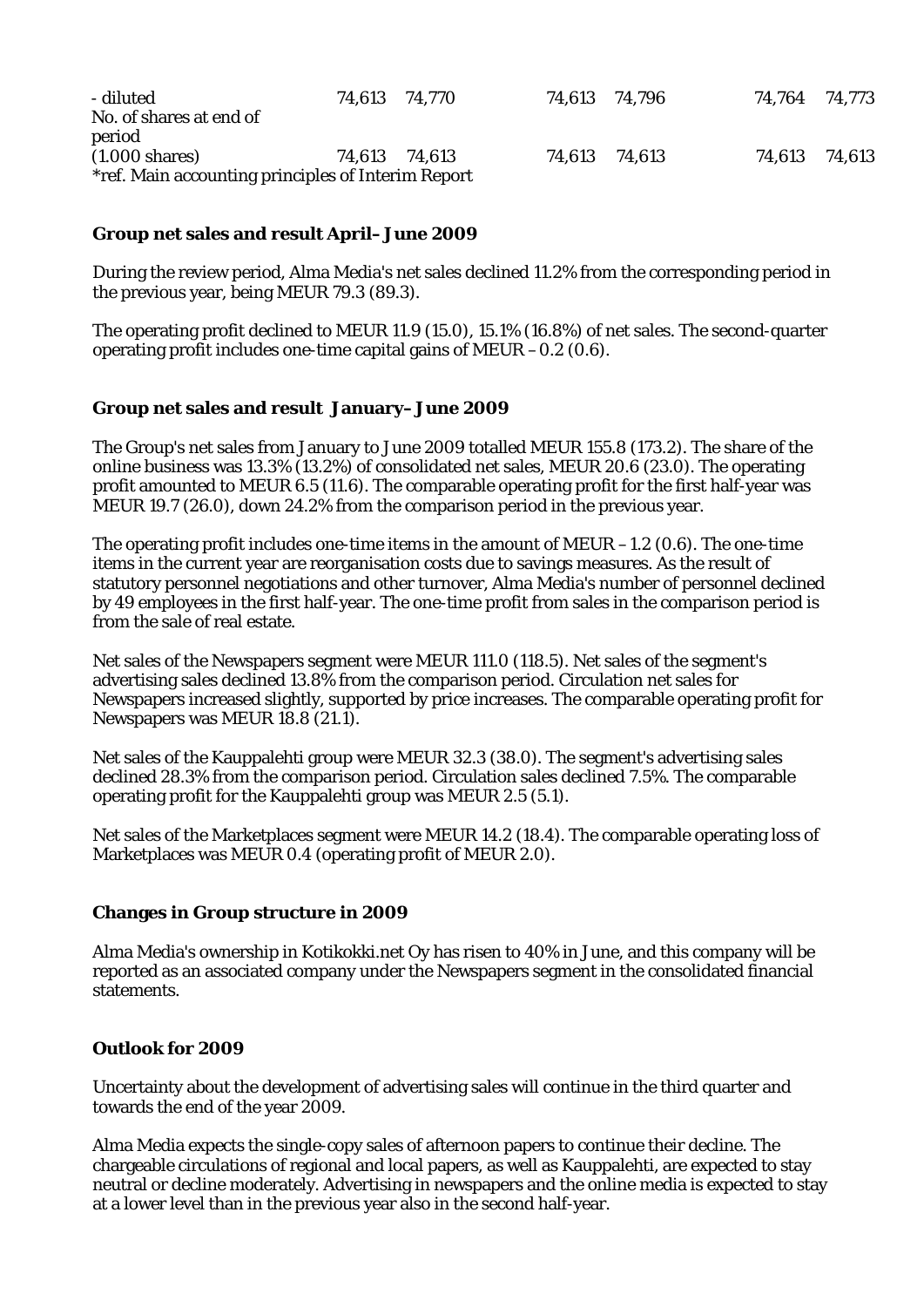Alma Media expects the full-year comparable net sales and operating profit to decrease from the 2008 level as a result of the decline in advertising sales. In the third quarter, net sales and operating profit will fall behind the levels of  $Q3/\overline{2}008$ .

#### **Market conditions**

The Finnish national economy declined rapidly in early 2009. In the first quarter, the GNP weakened 7.5% from Q1/2008 according to the Economic Bulletin of the Finnish Ministry of Finance. The GNP of Finland is forecast to weaken 5–6% in 2009. According to preliminary information by Statistics Finland, the output of the Finnish national economy decreased 9.2% in April, compared with April 2008.

The decline in advertising sales that began towards the end of 2008 accelerated in the early part of 2009. According to TNS Media Intelligence, advertising spending declined 19.4% in January– June 2009 and 19.8% in June in comparison with 2008. Advertising in newspapers during the same periods declined 23.8% and 23.9%, respectively. During the second quarter, advertising spending was reduced by 19.6 % in all media groups together and 22.8 % in newspapers.

During the second quarter, advertising in online media declined according to TNS by 9.6 %. From the beginning of the year the decline is 8.8 % compared to the previous years' first half.

Single-copy sales of afternoon papers declined 8.0% in January–June.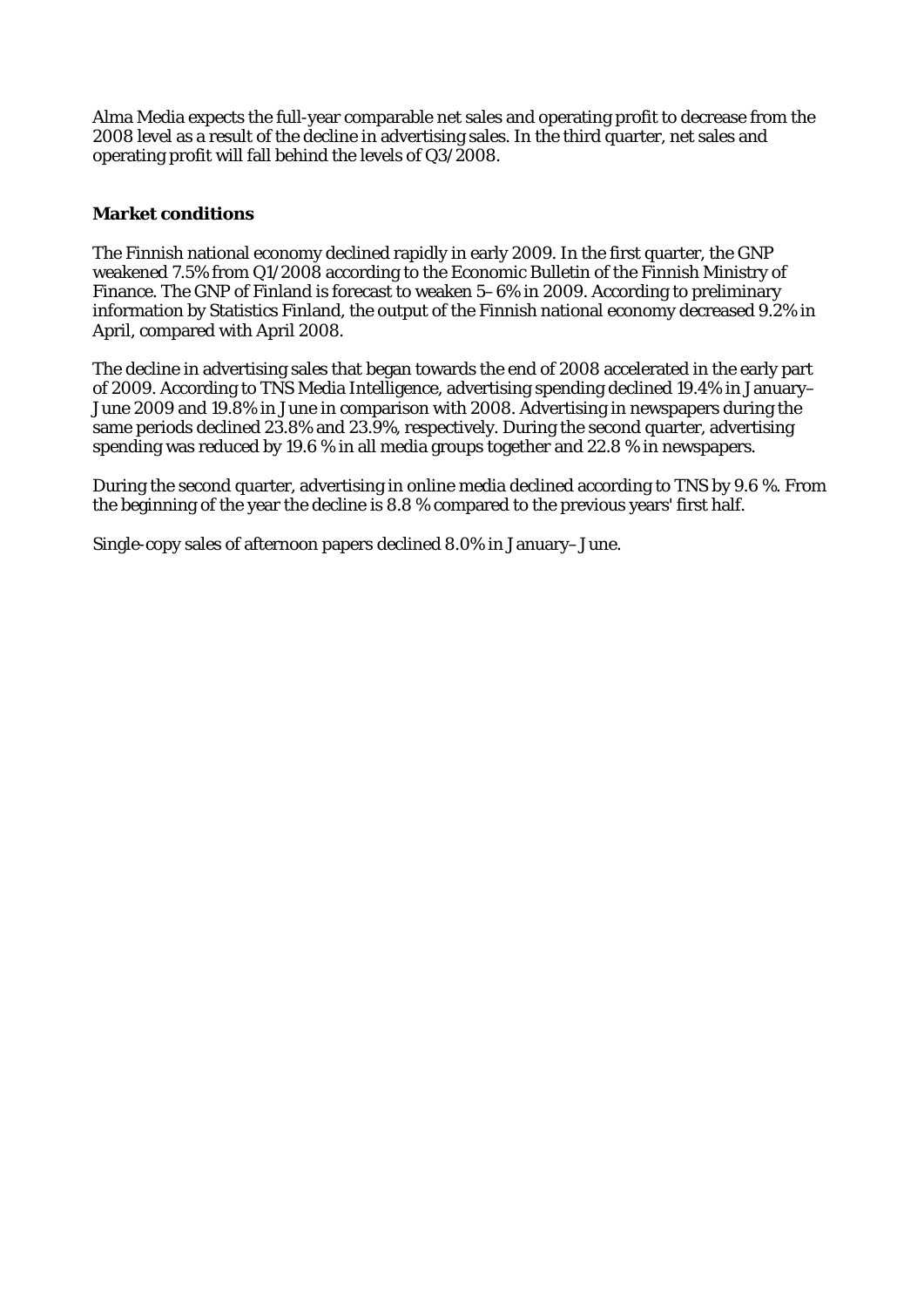### **Net sales and operating profit by segment**

#### NET SALES AND OPERATING PROFIT AND LOSS BY SEGMENT

|                                 | 2009    | 2008    | 2009    | 2008    | 2008    |
|---------------------------------|---------|---------|---------|---------|---------|
| NET SALES BY SEGMENT, MEUR      | Apr-Jun | Apr-Jun | Jan-Jun | Jan-Jun | Jan-Dec |
| <b>Newspapers</b>               |         |         |         |         |         |
| <b>External</b>                 | 56.0    | 60.1    | 108.8   | 116.2   | 232.2   |
| Inter-segments                  | 1.1     | 1.1     | 2.2     | 2.3     | 4.5     |
| Newspapers total                | 57.1    | 61.2    | 111.0   | 118.5   | 236.7   |
| Kauppalehti group               |         |         |         |         |         |
| <b>External</b>                 | 16.0    | 19.6    | 32.2    | 38.0    | 73.4    |
| Inter-segments                  | 0.1     | 0.0     | 0.1     | 0.0     | 0.1     |
| Kauppalehti group total         | 16.0    | 19.5    | 32.3    | 38.0    | 73.5    |
| <b>Marketplaces</b>             |         |         |         |         |         |
| <b>External</b>                 | 7.1     | 9.2     | 14.2    | 18.2    | 34.0    |
| Inter-segments                  | 0.0     | 0.1     | 0.0     | 0.2     | 0.3     |
| Marketplace total               | 7.0     | 9.4     | 14.2    | 18.4    | 34.3    |
| <b>Others</b>                   |         |         |         |         |         |
| <b>External</b>                 | 0.3     | 0.4     | 0.7     | 0.8     | 1.6     |
| Inter-segments                  | 3.9     | 3.2     | 7.5     | 6.2     | 13.5    |
| <b>Others total</b>             | 4.2     | 3.6     | 8.2     | 7.0     | 15.1    |
| Elimination                     | $-5.0$  | $-4.4$  | $-9.9$  | $-8.7$  | $-18.4$ |
| <b>Total</b>                    | 79.3    | 89.3    | 155.8   | 173.2   | 341.2   |
|                                 |         |         |         |         |         |
| <b>OPERATING PROFIT/LOSS BY</b> | 2009    | 2008    | 2009    | 2008    | 2008    |
| <b>SEGMENT, MEUR *</b>          | Apr-Jun | Apr-Jun | Jan-Jun | Jan-Jun | Jan-Dec |
| <b>Newspapers</b>               | 11.1    | 11.8    | 18.0    | 21.1    | 41.5    |
| Kauppalehti group               | 1.4     | 3.1     | 2.1     | 5.1     | 9.7     |
| <b>Marketplaces</b>             | $-0.2$  | 0.9     | $-0.4$  | 2.0     | 2.0     |
| Other operations                | $-0.3$  | $-0.8$  | $-1.2$  | $-1.6$  | $-4.9$  |
| <b>Total</b>                    | 11.9    | 15.0    | 18.5    | 26.6    | 48.3    |

\*) including one-time items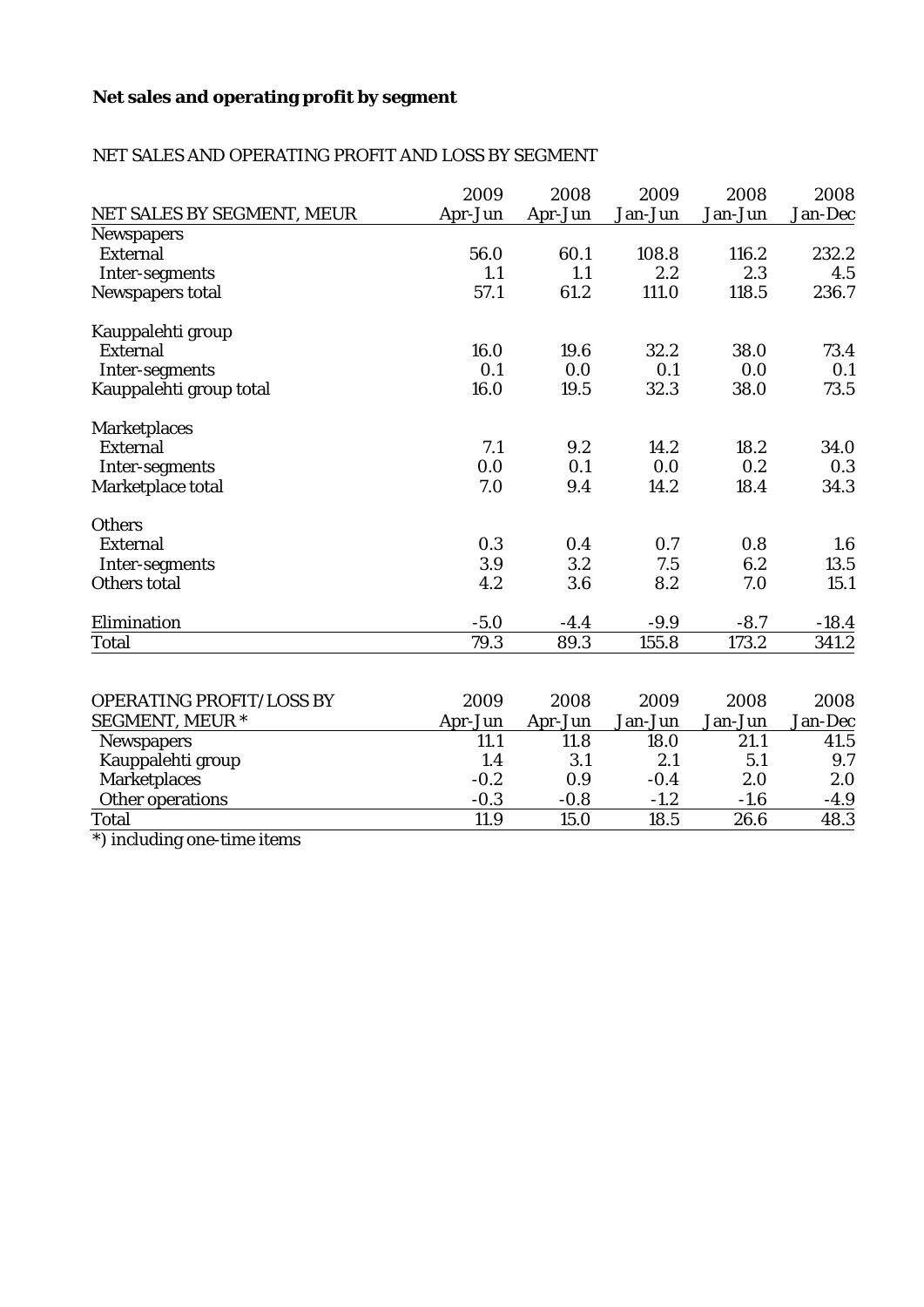#### **Newspapers**

|                                   | 2009      | 2008      | 2009      | 2008      | 2008      |
|-----------------------------------|-----------|-----------|-----------|-----------|-----------|
| Key figures, MEUR                 | Apr-Jun   | Apr-Jun   | Jan-Jun   | Jan-Jun   | Jan-Dec   |
| <b>Net sales</b>                  | 57.1      | 61.2      | 111.0     | 118.5     | 236.7     |
| <b>Circulation sales</b>          | 27.2      | 26.9      | 54.2      | 53.3      | 108.6     |
| Media advertising sales           | 27.3      | 31.5      | 51.7      | 60.0      | 117.7     |
| <b>Other sales</b>                | 2.6       | 2.8       | 5.1       | 5.3       | 10.4      |
| <b>Operating profit</b>           | 11.1      | 11.8      | 18.0      | 21.1      | 41.5      |
| Operating margin, %               | 19.4      | 19.2      | 16.2      | 17.8      | 17.5      |
| Operating profit without one-time |           |           |           |           |           |
| items                             | 11.2      | 11.8      | 18.8      | 21.1      | 41.5      |
| Operating margin without one-time |           |           |           |           |           |
| items, %                          | 19.6      | 19.2      | 16.9      | 17.8      | 17.5      |
| Average no. of personnel,         |           |           |           |           |           |
| calculated as full-time           |           |           |           |           |           |
| employees excl. delivery staff    | 1 1 7 6   | 1210      | 1164      | 1188      | 1 1 9 7   |
| Average no. of delivery staff     |           |           |           |           |           |
|                                   | 998       | 980       | 968       | 959       | 968       |
|                                   |           |           |           |           |           |
| <b>Operational key figures</b>    | 2009      | 2008      | 2009      | 2008      | 2008      |
|                                   | $4-6$     | $4-6$     | $1-6$     | $1-6$     | $1-12$    |
| <b>Audited circulation</b>        |           |           |           |           |           |
| Iltalehti                         |           |           |           |           | 122,548   |
| Aamulehti                         |           |           |           |           | 139,130   |
|                                   |           |           |           |           |           |
| Online services, unique visitors, |           |           |           |           |           |
| Weekly                            |           |           |           |           |           |
| Iltalehti.fi                      | 1,695,372 | 1,357,835 | 1,702,838 | 1,327,961 | 1,412,534 |
| Telkku.com                        | 569,955   | 499,422   | 582,994   | 516,422   | 515,939   |
| Aamulehti.fi                      | 183,412   | 149,159   | 188,915   | 140,219   | 147,048   |

The Newspapers segment reports the publishing activities of 35 newspapers. The largest of the papers are Aamulehti and Iltalehti.

The second-quarter net sales for the Newspapers segment declined 6.7% from the previous year, totalling MEUR 57.1. Advertising sales in this segment declined MEUR 4.2 (-13.5%) during the second quarter of 2009. Aamulehti particularly suffered from this development. The decline in sales did not worsen from the situation in the early part of the year in the second quarter. Advertising sales for the online services developed well throughout the segment.

Circulation net sales for Newspapers grew in the second quarter, assisted by price increases. Circulation development for regional and local papers remained neutral or in a slight decline. Iltalehti's circulation decreased 3.2% while the entire afternoon paper market declined 4.1%.

Cost savings have been realised according to business unit specific plans. In the second quarter, savings have primarily encompassed printing and distribution costs as well as personnel and marketing costs. The production efficiency of printing houses has been good.

The Newspapers segment's second-quarter operating profit declined to MEUR 11.1 (11.8). The segment's comparable operating profit was MEUR 11.2 (11.8).

Satakunnan Kirjateollisuus Oy sold its distribution business to Aamujakelu Oy as a group internal transaction on June 1, 2009. The deal will become effective on January 1, 2010. The distribution operations of Satakunnan Kirjateollisuus Oy are responsible for the early-morning distribution of Satakunnan Kansa and several other newspapers.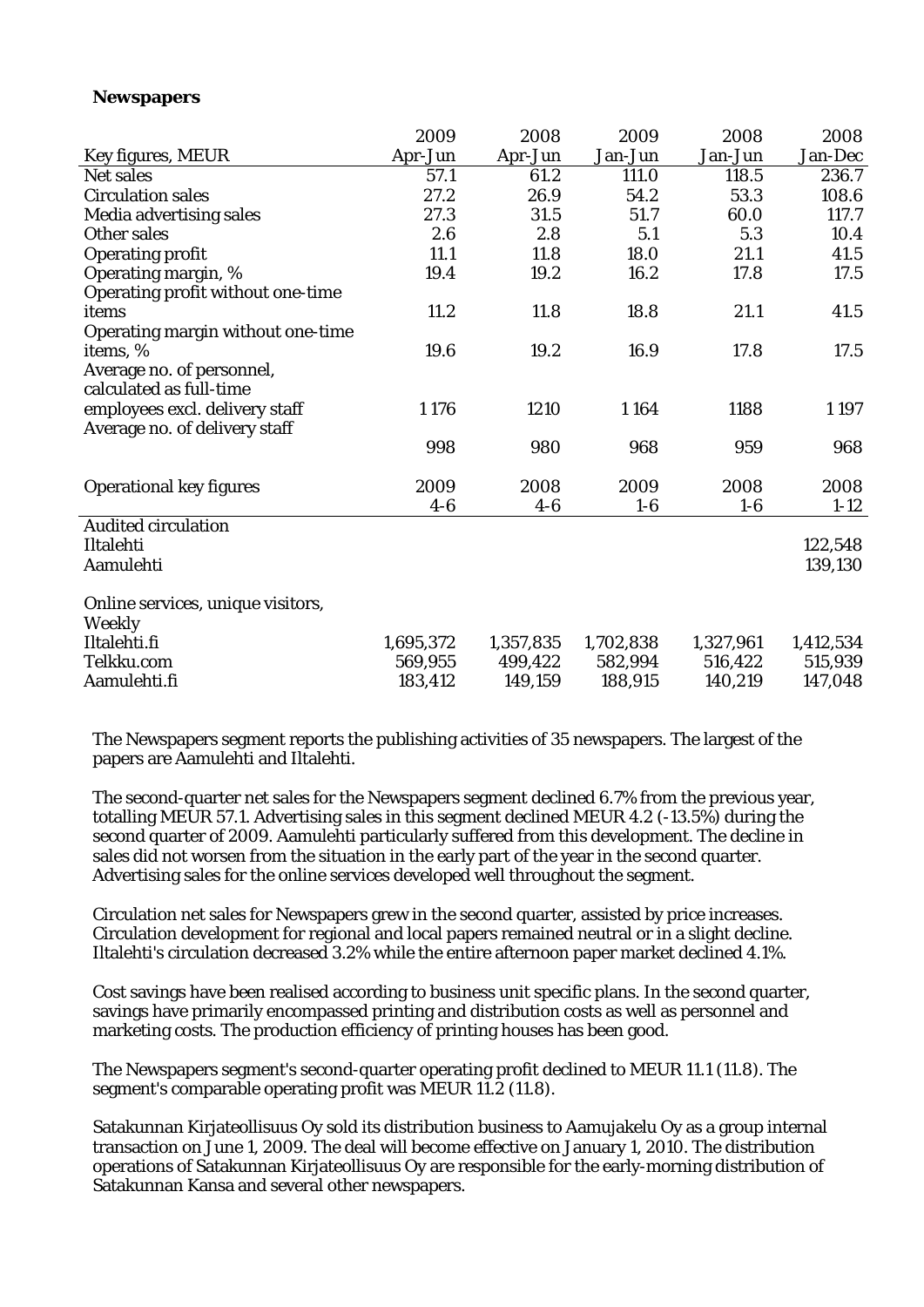#### **Kauppalehti Group**

|                                                                              | 2009    | 2008    | 2009    | 2008    | 2008    |
|------------------------------------------------------------------------------|---------|---------|---------|---------|---------|
| Keu figures, MEUR                                                            | Apr-Jun | Apr-Jun | Jan-Jun | Jan-Jun | Jan-Dec |
| Net sales                                                                    | 16.0    | 19.5    | 32.3    | 38.0    | 73.5    |
| <b>Circulation sales</b>                                                     | 5.6     | 6.3     | 11.6    | 12.5    | 24.8    |
| Media advertising sales                                                      | 4.0     | 5.8     | 8.3     | 11.6    | 22.2    |
| Other sales                                                                  | 6.4     | 7.5     | 12.4    | 14.0    | 26.4    |
| <b>Operating profit</b>                                                      | 1.4     | 3.1     | 2.1     | 5.1     | 9.7     |
| Operating margin, %                                                          | 9.0     | 16.1    | 6.5     | 13.4    | 13.2    |
| Operating profit without one-time items<br>Operating margin without one-time | 1.6     | 3.1     | 2.5     | 5.1     | 9.7     |
| items, %                                                                     | 9.7     | 16.1    | 7.6     | 13.4    | 13.2    |
| Average no. of personnel,<br>calculated as full-time employees               | 490     | 501     | 489     | 499     | 499     |
|                                                                              |         |         |         |         |         |
|                                                                              | 2009    | 2008    | 2009    | 2008    | 2008    |
| <b>Operational key figures</b>                                               | Apr-Jun | Apr-Jun | Jan-Jun | Jan-Jun | Jan-Dec |
| <b>Audited circulation</b><br>Kauppalehti                                    |         |         |         |         | 86,654  |
|                                                                              |         |         |         |         |         |
| Online services, unique visitors, weekly                                     |         |         |         |         |         |
| Kauppalehti.fi                                                               | 537,302 | 366,292 | 540,683 | 357,585 | 391,453 |

The Kauppalehti Group specialises in the production of business and financial information. Its best known title is Finland's leading business paper, Kauppalehti. The group also includes the contract publishing company Lehdentekijät, direct marketing company Kauppalehti 121 and the news agency BNS that operates in the Baltic countries.

The net sales of the Kauppalehti group declined 17.9% in the second quarter of 2009, mainly due to the decline of Kauppalehti's advertising sales by 33%, and was MEUR 16.0. Kauppalehti's advertising sales is mainly affected by the reduced advertising by financial and car sectors and overall decline of recruitment advertising. The segment's circulation sales did not reach the previous year's second-quarter level mainly due to the sales development in contract publishing.

According to the TNS Päättäjä Atlas (Decision-maker Atlas) study, Kauppalehti has risen to third position in the printed newspaper category in the decision-maker target group. In the participant target group, both Kauppalehti and in particular Kauppalehti.fi succeeded in increasing their reach. In the entrepreneur target group, Kauppalehti rose to the position of the newspaper with the widest reach.

Market Information Services, part of the Kauppalehti group and including ePortti, Kauppalehti.fi and the business operations of Balance Consulting, continued to develop its content and increased its net sales.

Programmes to implement the planned cost savings have advanced in all business units of the Kauppalehti group. The most significant savings have been achieved in printing and distribution costs, as well as sales and marketing operations.

The second-quarter operating profit of the Kauppalehti group declined MEUR 1.7 and was MEUR 1.4. The comparable operating profit for the group was MEUR 1.6 (3.1).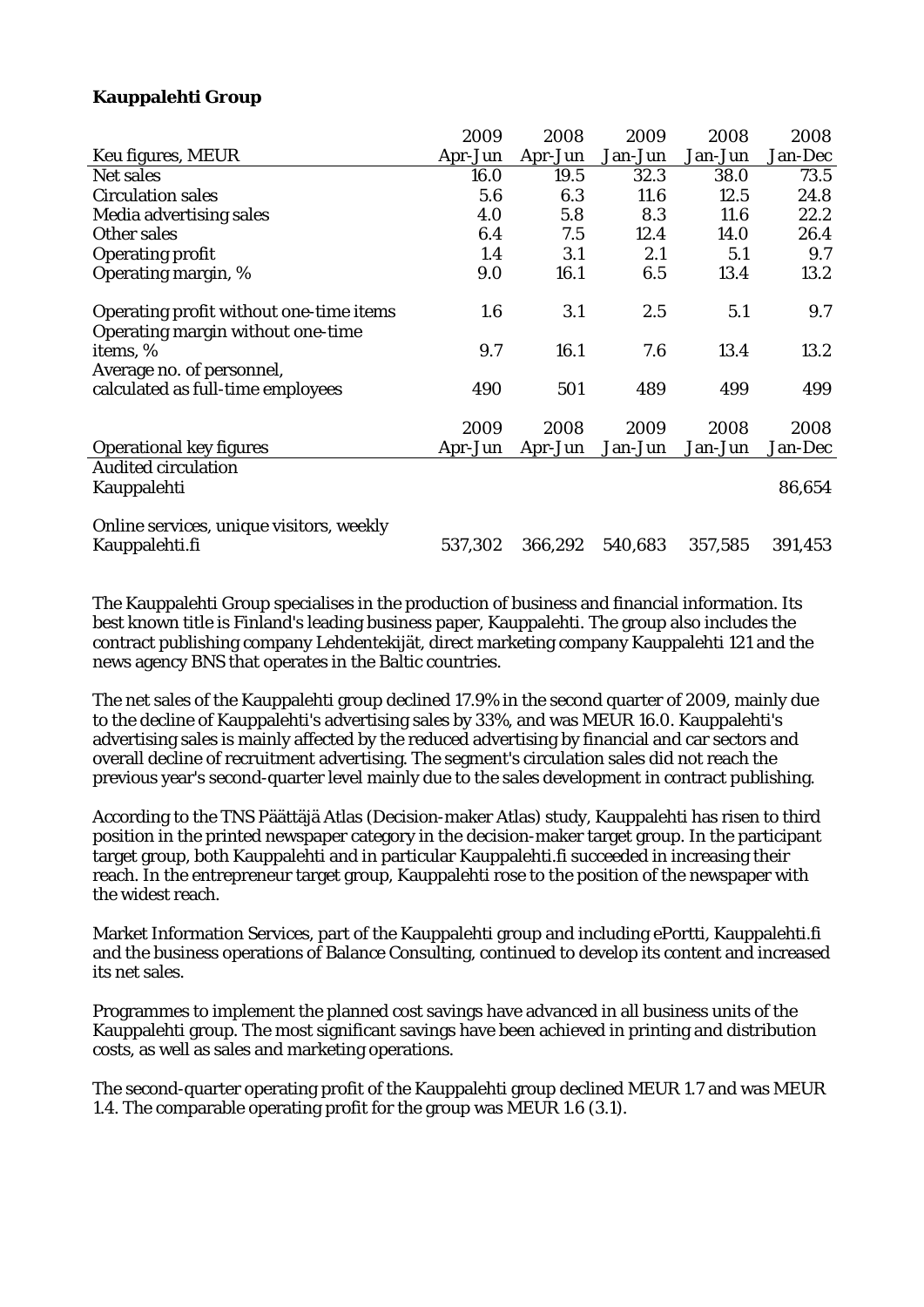#### **Marketplaces**

|                                                                              | 2009    | 2008    | 2009    | 2008    | 2008    |
|------------------------------------------------------------------------------|---------|---------|---------|---------|---------|
| Key figures, MEUR                                                            | Apr-Jun | Apr-Jun | Jan-Jun | Jan-Jun | Jan-Dec |
| Net sales                                                                    | 7.0     | 9.4     | 14.2    | 18.4    | 34.3    |
| <b>Operations in Finland</b>                                                 | 5.9     | 7.6     | 12.0    | 15.1    | 28.0    |
| <b>Operations outside Finland</b>                                            | 1.1     | 1.8     | 2.2     | 3.3     | 6.3     |
| <b>Operating profit</b>                                                      | $-0.2$  | 0.9     | $-0.4$  | 2.0     | 2.0     |
| Operating margin, %                                                          | $-3.2$  | 9.4     | $-3.0$  | 10.9    | 5.9     |
| Operating profit without one-time items<br>Operating margin without one-time | $-0.2$  | 0.9     | $-0.4$  | 2.0     | 2.0     |
| items, %                                                                     | $-3.2$  | 9.4     | $-2.9$  | 10.9    | 5.9     |
| Average no. of personnel,                                                    |         |         |         |         |         |
| calculated as full-time employees                                            | 202     | 211     | 216     | 205     | 216     |
|                                                                              |         |         |         |         |         |
|                                                                              | 2009    | 2008    | 2009    | 2008    | 2008    |
| <b>Operational key figures</b>                                               | Apr-Jun | Apr-Jun | Jan-Jun | Jan-Jun | Jan-Dec |
| Online services, unique visitors, weekly                                     |         |         |         |         |         |
| Etuovi.com                                                                   | 348,487 | 319,636 | 350,077 | 323,029 | 321,176 |
| Autotalli.com                                                                | 92,106  | 91,336  | 96,705  | 95,641  | 91,744  |
| Monster.fi                                                                   | 70,158  | 59,801  | 77,037  | 71,866  | 65,585  |
| Mikko.fi                                                                     | 70,973  | 44,362  | 74,676  | 22,181  | 47,915  |
| Mascus.com                                                                   | 118,392 | 66,888  | 122,972 | 63,961  | 80,679  |
| City24                                                                       | 220,867 | 256,534 | 258,350 | 260,442 | 265,516 |

The Marketplaces segment reports classified services produced on the internet and supported by printed products. The services in Finland are Etuovi.com, Monster.fi, Autotalli.com, Mascus.fi and Mikko.fi. The services outside Finland are City 24, Mascus and Bovision.

In the second quarter of 2009, the net sales of Marketplaces declined 25.0%. No significant changes in comparison with the first quarter took place in the operating environment of Marketplaces. The recruitment market in Finland continued to decline. The slight cyclical upturn in the home sales and used vehicle markets did not reflect markedly on the sales of the Etuovi.com and Autotalli.com services.

Mascus, the marketplace for heavy machinery, has continued to expand its operations into new countries. At the end of the second quarter, Mascus operates in 29 countries on four continents.

The result of Marketplaces declined from an operating profit of MEUR 0.9 to an operating loss of MEUR 0.2 in the second quarter. The figures for the segment do not include any significant onetime capital items in the second quarter.

Alma Media has sold the auto sales portal Motors24 operating in Estonia, Latvia and Lithuania. The sale did not have any significant effect on the result of the segment.

#### **Associated companies**

#### ASSOCIATED COMPANIES

| Share of associated companies' results, | 2009 | 2008                                    | - 2009   | - 2008 | 2008 |
|-----------------------------------------|------|-----------------------------------------|----------|--------|------|
| <b>MEUR</b>                             |      | Apr-Jun Apr-Jun Jan-Jun Jan-Jun Jan-Dec |          |        |      |
| <b>Newspapers</b>                       | 0.0  | -0.1                                    | $\Omega$ | 01     |      |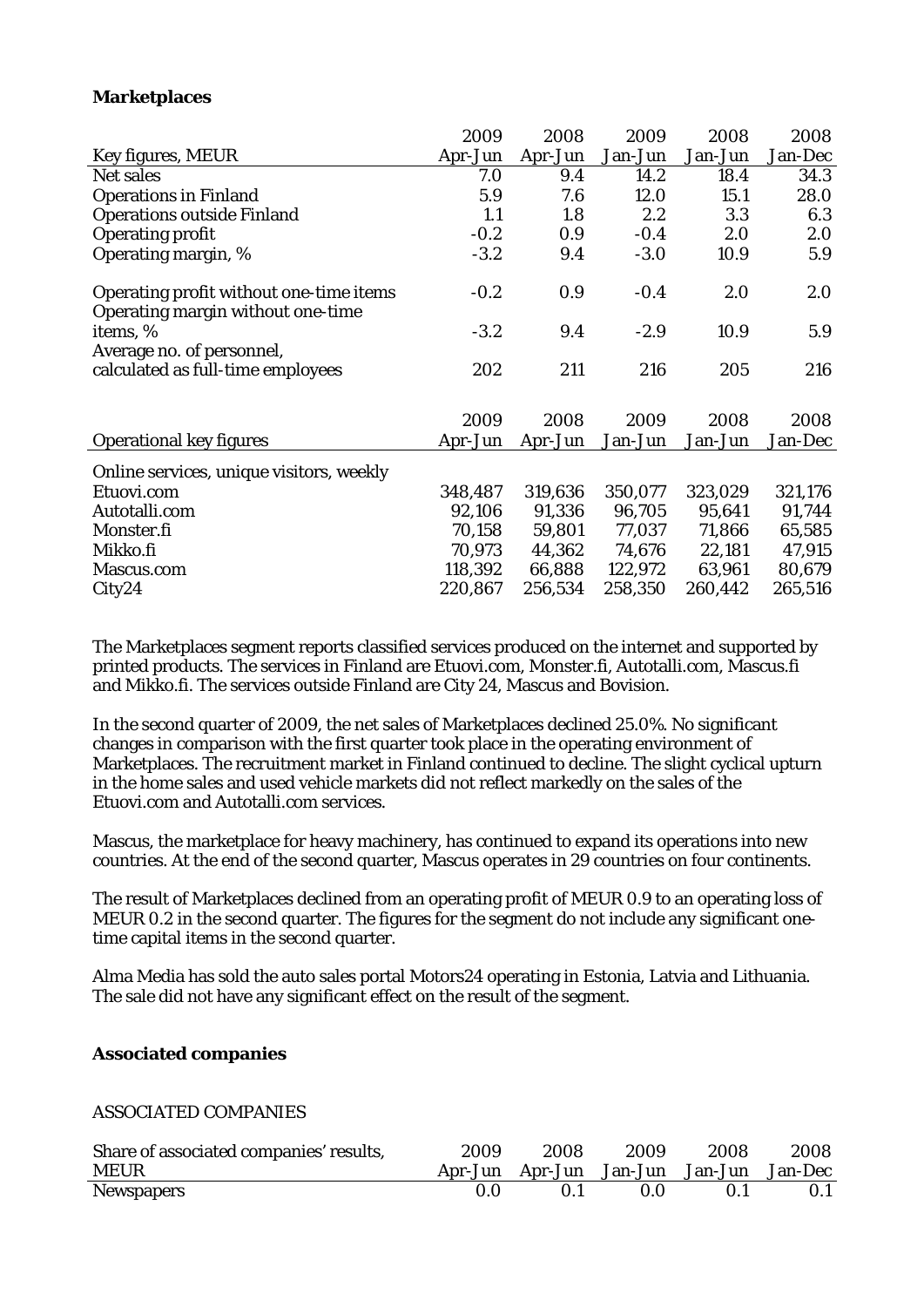| Kauppalehti group          |        |     |        |     |     |
|----------------------------|--------|-----|--------|-----|-----|
| Talentum Oyj               | $-0.6$ | 0.6 | $-0.7$ | 1.3 | 1.6 |
| <b>Marketplaces</b>        | 0.0    | 0.0 | 0.0    | 0.0 | 0.0 |
| Other operations           |        |     |        |     |     |
| AP-Paino Oy                | 0.0    | 0.0 | 0.0    | 0.0 | 1.8 |
| Other associated companies | 0.2    | 0.2 | 0.4    | 0.4 | 0.9 |
| <b>Total</b>               | $-0.4$ | 0.8 | $-0.3$ | 1.8 | 4.5 |

The Group holds a 29.9 per cent stake in Talentum Oyj, which is reported under the Kauppalehti group. The company's own shares in the possession of Talentum are here included in the total number of shares. In the consolidated financial statements of Alma Media the own shares held by Talentum itself are not included in the total number of shares. Alma Media's shareholding was stated as 30.3% in its consolidated financial statements of June 30, 2009.

The corporation sold its ownership in AP-Paino Oy in December 2008.

#### **Balance sheet and financial position**

The consolidated balance sheet at the end of June 2009 stood at MEUR 156.0 (166.9 on December 31, 2008). The corporation's equity ratio at the end of June was 58.4% (57.2% on December 31, 2008) and equity per share was EUR 1.05 (1.18 on December 31, 2008).

The Group currently has a MEUR 100 commercial paper programme in Finland under which it is permitted to issue papers to a total amount of MEUR 0–100. The unused part of the programme was MEUR 90.7 on June 30, 2009.

The corporation's interest-bearing debt is denominated in euros and therefore does not require hedging against exchange rate differences. The most significant purchasing contracts denominated in foreign currency are hedged.

The consolidated cash flow fell MEUR 1.7 behind the comparison period, being MEUR 4.0. Cash flow before financing was MEUR 2.9 (2.5).

#### **Capital expenditure**

The Alma Media Group's capital expenditure in April–June totalled MEUR 1.4 (3.9). The expenditure comprised, besides normal operational and replacement investments, the purchase of the shares in Kotikokki.net Oy.

#### **Risks and risk management**

The purpose of Alma Media's risk management activities is to continuously evaluate and manage all opportunities, threats and risks in conjunction with the company's operations to enable the company to reach its set objectives and to secure business continuity.

The risk management process identifies the risks, develops appropriate risk management methods and regularly reports on risk issues to the risk management organisation. Risk management is part of Alma Media's internal audit function and thereby part of good corporate governance. Written limits and processing methods are set for quantitative and qualitative risks by the corporate risk management system.

The most important strategic risks for Alma Media are a significant drop in the readership of its newspapers and a decline in advertising sales. Fluctuating economic cycles are reflected on the development of advertising sales, which accounts for approximately half of the corporation's net sales. Developing businesses outside Finland, such as the Baltic countries and other East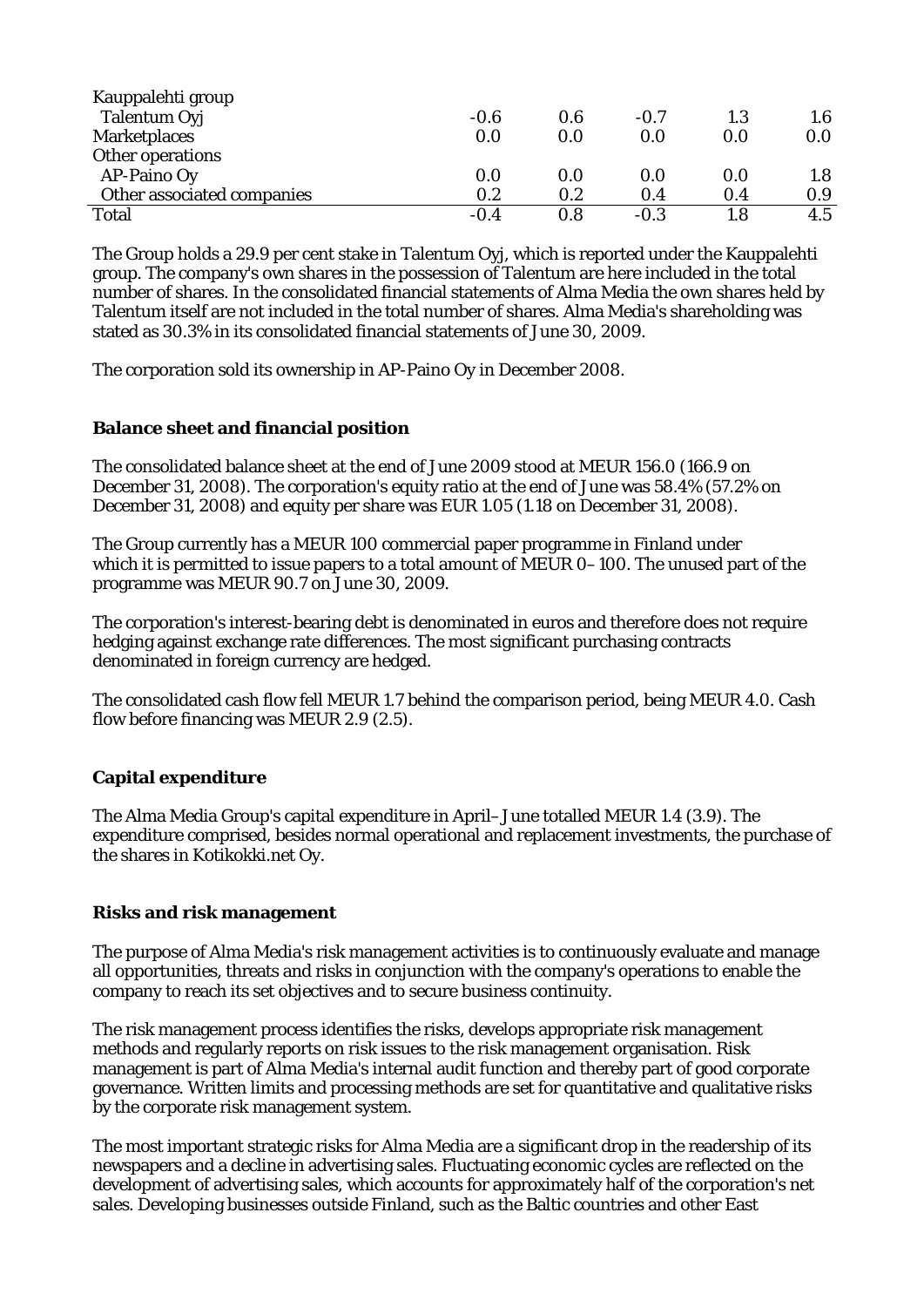European countries, include country-specific risks relating to market development and economic growth.

In the long term, the media business will undergo changes along with the changes in media consumption and technological developments. The corporation's strategic objective is to meet this challenge through renewal and the development of new business operations, particularly in online media.

The most important operational risks are disturbances in information technology systems and telecommunication, and an interruption of printing operations.

#### **Administration**

Alma Media Corporation's ordinary annual general meeting held on March 11, 2009 elected Lauri Helve, Matti Kavetvuo, Kai Seikku, Erkki Solja, Kari Stadigh, Harri Suutari, Catharina Stackelberg-Hammarén and Seppo Paatelainen members of the company's Board of Directors.

In its constitutive meeting held after the annual general meeting, the Board of Directors elected Kari Stadigh its Chairman and Seppo Paatelainen its Deputy Chairman. The Board also elected the members of its committees. Kai Seikku, Erkki Solja, Catharina Stackelberg-Hammarén and Harri Suutari were elected members of the Audit Committee. Kari Stadigh, Seppo Paatelainen and Lauri Helve were elected members of the Nomination and Remuneration Committee.

The annual general meeting elected the auditing firm Ernst & Young Oy the company's auditor.

#### **Dividends**

In accordance with the proposal by the Board of Directors, the annual general meeting decided to pay a dividend of EUR 0.30 per share for the financial period 2008. Dividend payment date was March 25, 2009. The dividends paid to the shareholders of the company in March totalled MEUR 22.4.

In addition, the annual general meeting authorised the Board of Directors to decide on distributing a maximum of EUR 0.20 per share in additional dividends. The additional dividend may be distributed in one lot or in several proportions. The total dividend for the 2008 financial year based on the authorisation may be no more than EUR 0.50 per share. The authorisation includes a right to the Board of Directors to decide upon all other conditions pertaining to the distribution of the dividend.

#### **The Alma Media share**

In April–June, altogether 2,679,832 Alma Media shares were traded at NASDAQ OMX Helsinki Stock Exchange, representing 3.6% of the total number of shares. The closing price of the Alma Media share at the end of the last trading day of the review period, June 30, 2009, was EUR 4.86. The lowest quotation during the review period was EUR 4.60 and the highest was EUR 5.90. Alma Media Corporation's market capitalisation at the end of the review period was MEUR 362.6.

The company does not own any of its own shares. The annual general meeting decided to authorise the Board of Directors to repurchase a maximum of 3,730,600 of the company's shares, representing 5% of all shares. The authorisation is valid until the closing of the next ordinary general meeting.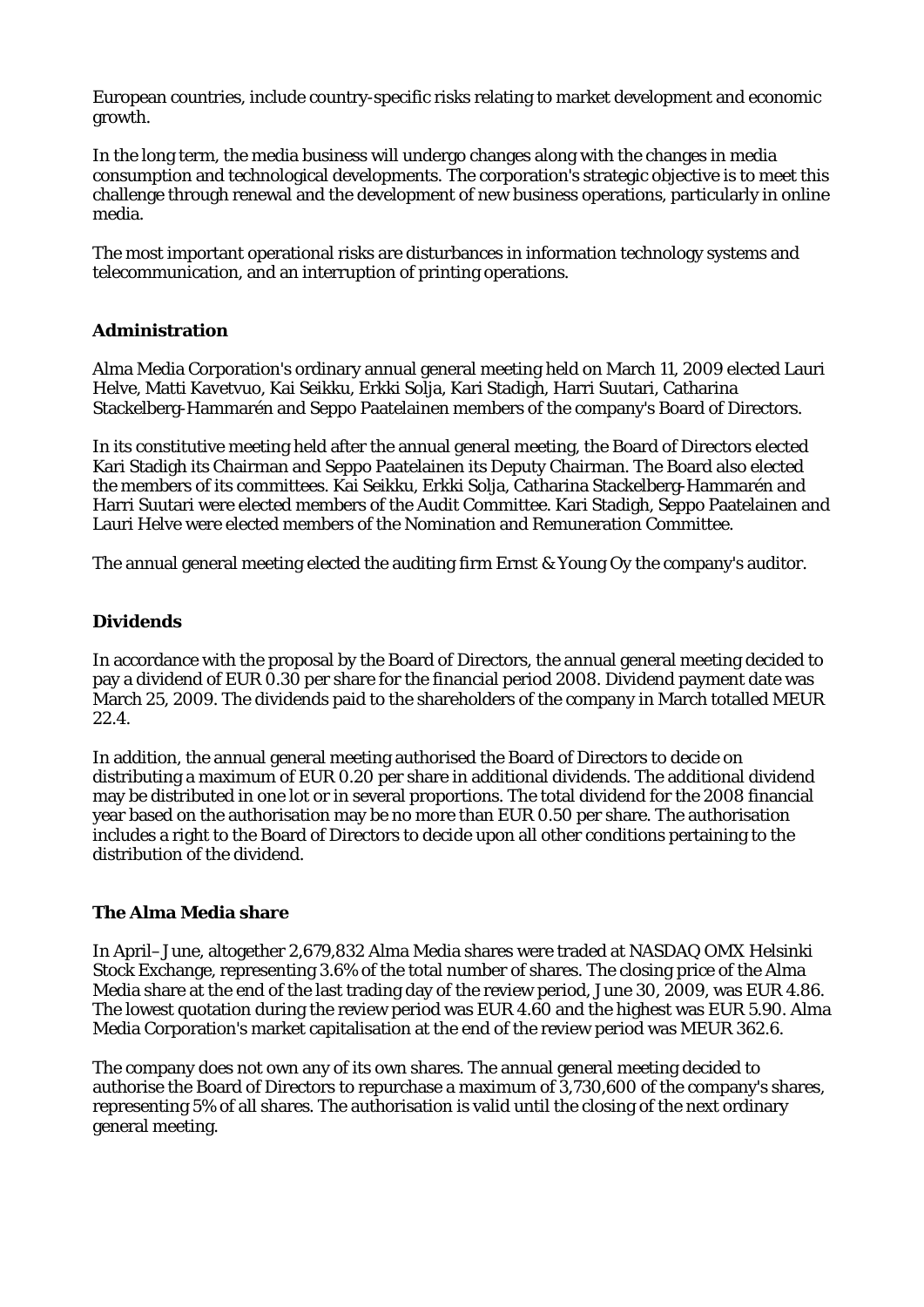#### **Option rights**

#### Option programme 2006

The Annual General Meeting of March 8, 2006 approved a three-stage option programme (option rights 2006A, 2006B and 2006C), disapplying the pre-emptive subscription right of the shareholders. Under the programme, stock options may be granted to the managements of Alma Media Corporation and its subsidiaries as incentives for ensuring motivation and long-term commitment. Altogether 1,920,000 stock options may be granted in three lots of 640,000 each, and these may be exercised to subscribe to a maximum of 1,920,000 Alma Media shares.

A total of 515,000 2006A options have been issued to Group management. Altogether 75,000 of the 2006A options have been returned to the company due to the termination of employment contracts. After the returned options, Group management possesses a total of 440,000 2006A option rights. In 2007 and 2008, Alma Media's Board of Directors decided to annul a total of 200,000 2006A option rights in possession of the company. The option rights of the 2006A programme are traded at NASDAQ OMX Helsinki Exchange since April 10, 2008.

In 2007, the Board of Directors of Alma Media decided to issue 515,000 options under the 2006B programme to Group management. Altogether 50,000 of the 2006B options have been returned to the company. Group management possesses a total of 465,000 2006B option rights. All 175,000 2006B option rights in the possession of the company have been annulled. The option rights of the 2006B programme are traded at NASDAQ OMX Helsinki Exchange since April 1, 2009.

In 2008, the Board of Directors of Alma Media decided to issue 520,000 options under the 2006C programme to Group management. Altogether 50,000 of the 2006C options have been returned to the company, and Group management now possesses a total of 470,000 2006C option rights. 170,000 2006C option rights have been annulled.

If all the subscription rights are exercised, the programme will dilute the holdings of the earlier shareholders by 1.8%.

#### The share subscription periods and prices are:

2006A: April 1, 2008–April 30, 2010, average trade-weighted price April 1–May 31, 2006 2006B: April 1, 2009–April 30, 2011, average trade-weighted price April 1–May 31, 2007 2006C: April 1, 2010–April 30, 2012, average trade-weighted price April 1–May 31, 2008

The subscription price of shares that may be subscribed under these stock option rights will be reduced by the amount of dividends and capital repayments decided after the start of the period determining the subscription price and before the subscription of shares on the settlement date for each dividend payment or capital repayment. The share subscription price under the 2006A option is EUR 5.28 per share, the subscription price under the 2006B option is EUR 8.65 and the subscription price under the 2006C option is EUR 8.76, correspondingly.

#### Option programme 2009

The annual general meeting of Alma Media on March 11, 2009 decided, in accordance with the proposal by the Board of Directors, to continue the incentive and commitment system for Alma Media management through an option programme according to earlier principles and decided to grant stock options to the key people of Alma Media Corporation and its subsidiaries in the period 2009–2011. Altogether 2,130,000 stock options may be granted, and these may be exercised to subscribe to a maximum of 2,130,000 Alma Media shares, either new or in possession of Alma Media.

The Board of Directors of Alma Media Corporation in May 2009 decided to grant 640,000 option rights to corporate management under the 2009A programme. The company is in possession of 70,000 2009A options. The subscription price of a 2009A option is EUR 5.21 per share.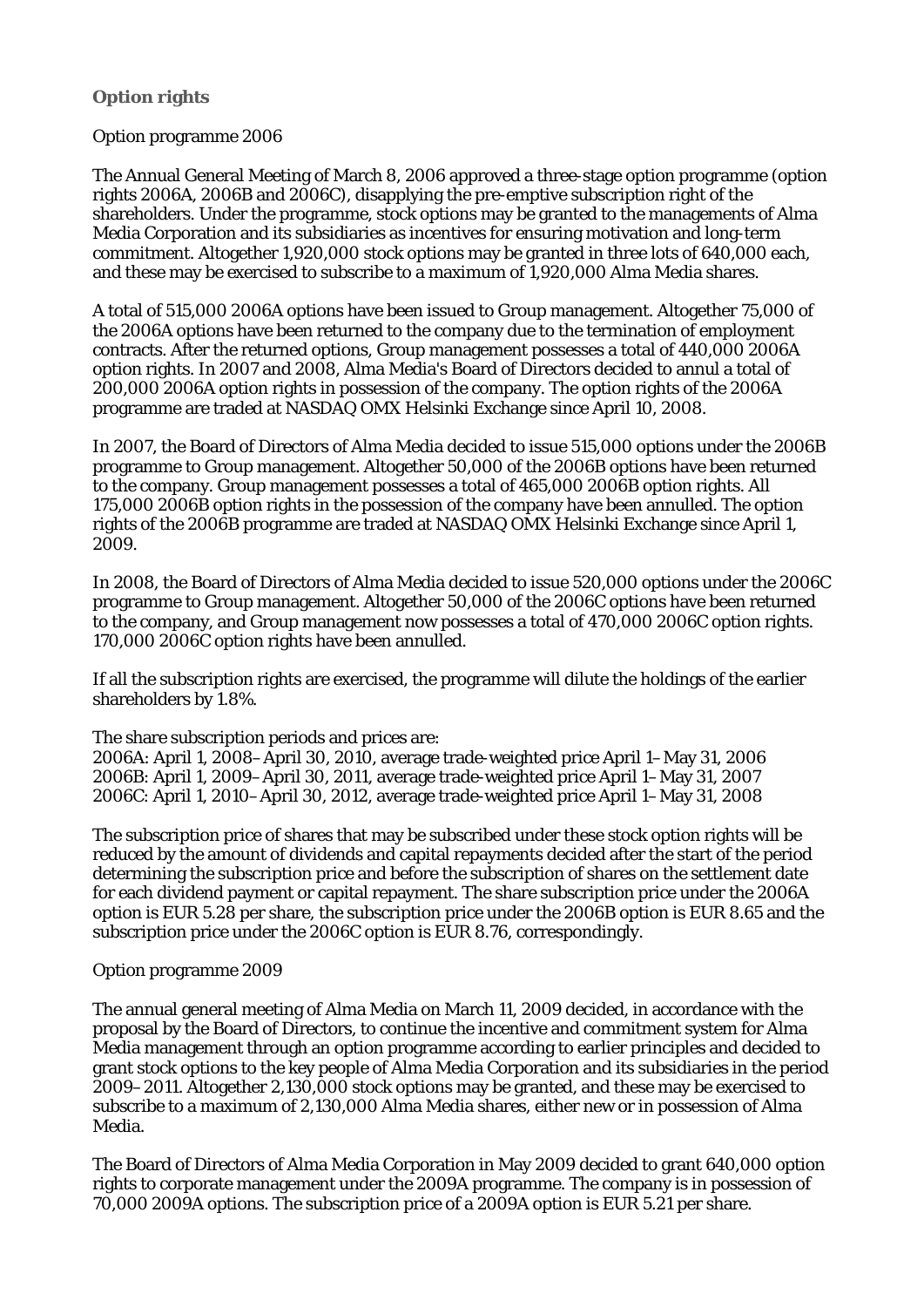The granting of option rights is decided upon by the Board of Directors. The shares subscribed on the basis of the option rights now issued will constitute no more than 2.8% of all of the company's shares and votes after a share subscription, in case new shares are issued.

The share subscription periods and prices are:

2009A: April 1, 2012–March 31, 2014, average trade-weighted price April 1–30, 2009 2009B: April 1, 2013–March 31, 2015, average trade-weighted price April 1–30, 2010 2009C: April 1, 2014–March 31, 2016, average trade-weighted price April 1–30, 2011

The Board of Directors has no other current authorisations to raise convertible loans and/or to raise the share capital through a new issue.

**Market liquidity guarantee** 

Alma Media and eQ Pankki Oy have made a liquidity contract under which eQ Pankki Oy guarantees bid and ask prices for the shares with a maximum spread of 3% during 85% of the exchange's trading hours. The contract applies to a minimum lot of 2,000 shares.

#### **Events after the review period**

On July 2, 2009 Alma Media received information from Skandinaviska Enskilda Banken, Ilkka-Yhtymä Oyj and Kaleva Kustannus Oy that Skandinaviska Enskilda Banken, Ilkka-Yhtymä Oyj and Kaleva Kustannus Oy have entered a conditional agreement on the sale of 11,958,000 Alma Media shares to Ilkka-Yhtymä Oyj and Kaleva Kustannus Oy. In case the agreement is fulfilled, the holding of Skandinaviska Enskilda Banken will become under 1/20 (5%), the holding of Ilkka-Yhtymä Oyj will rise to 20.4% (15,218,991 shares) and the holding of Kaleva Kustannus Oy will rise to 5.97% (4,458,000 shares).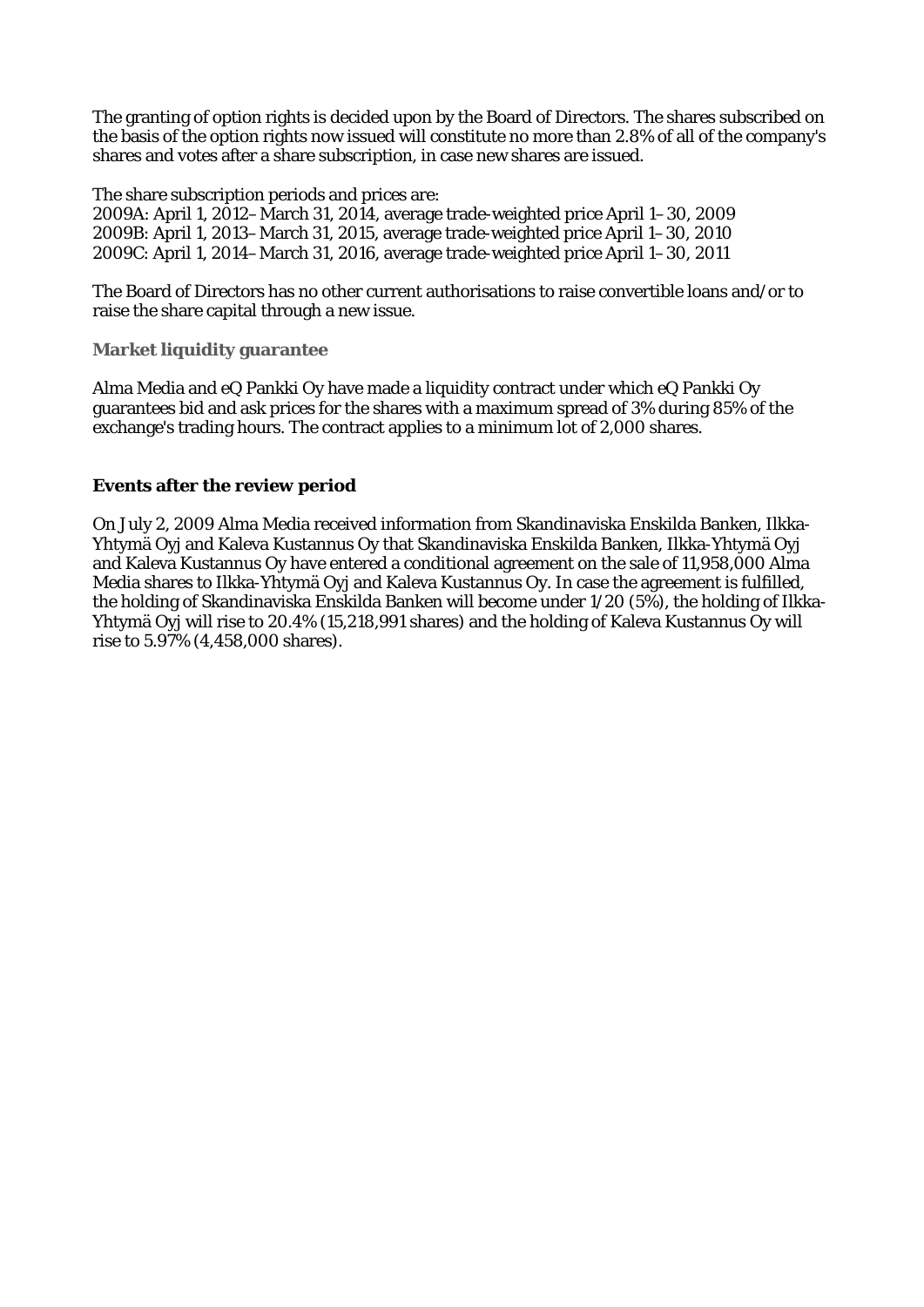#### **Summary of financial statements and notes**

#### SUMMARY OF FINANCIAL STATEMENTS AND NOTES

|                                                     | 2009        | 2008           | 2009           | 2008    | 2008     |
|-----------------------------------------------------|-------------|----------------|----------------|---------|----------|
| <b>INCOME STATEMENT. MEUR</b>                       | Apr-Jun     | Apr-Jun        | Jan-Jun        | Jan-Jun | Jan-Dec  |
| <b>NET SALES</b>                                    | 79.3        | 89.3           | 155.8          | 173.2   | 341.2    |
| Other operating income                              | 0.1         | 0.7            | 0.2            | 0.7     | 1.7      |
| <b>Materials and services</b>                       | $-23.9$     | $-26.4$        | $-47.3$        | $-51.5$ | $-102.0$ |
| Costs arising from employment benefits              | $-28.5$     | $-30.1$        | $-58.1$        | $-59.5$ | $-119.0$ |
| Depreciation and writedowns                         | $-2.2$      | $-2.1$         | $-4.4$         | $-4.3$  | $-8.8$   |
| <b>Operating expenses</b>                           | $-12.9$     | $-16.3$        | $-27.7$        | $-32.1$ | $-64.9$  |
| <b>OPERATING PROFIT</b>                             | 11.9        | 15.0           | 18.5           | 26.6    | 48.3     |
| <b>Financial income</b>                             | 0.1         | 0.2            | 0.5            | 0.8     | 1.2      |
| <b>Financial expenses</b>                           | $-0.1$      | $-0.3$         | $-0.6$         | $-0.6$  | $-1.6$   |
| Share of associated companies' results              | $-0.4$      | 0.8            | $-0.3$         | 1.8     | 4.5      |
| PROFIT BEFORE TAX                                   | 11.5        | 15.7           | 18.1           | 28.6    | 52.4     |
| Income tax                                          | $-3.3$      | $-4.0$         | $-5.1$         | $-7.2$  | $-13.4$  |
| PROFIT FOR THE PERIOD                               | 8.3         | 11.8           | 12.9           | 21.5    | 39.0     |
| OTHER COMPREHENSIVE INCOME                          |             |                |                |         |          |
| Exchange difference on translation of foreign       |             |                |                |         |          |
| operations                                          | $-0.1$      | 0.0            | $-0.1$         | 0.0     | $-0.8$   |
| Share of associated companies' other                |             |                |                |         |          |
| comprehensive income                                | 0.0         | 0.0            | $-0.7$         | $-0.3$  | $-0.9$   |
| Income tax relating to components of other          |             |                |                |         |          |
| comprehensive income                                | 0.0         | 0.0            | 0.0            | 0.0     | 0.0      |
| Other comprehensive income for the period.net       |             |                |                |         |          |
| of tax                                              | $-0.1$      | 0.0            | $-0.8$         | $-0.3$  | $-1.8$   |
| TOTAL COMPREHENSIVE INCOME FOR THE<br><b>PERIOD</b> | 8.2         |                |                |         |          |
|                                                     |             | 11.8           | 12.1           | 21.1    | 37.2     |
| Distribution of the profit for the period:          |             |                |                |         |          |
| To the parent company shareholders                  | 8.3         | 11.6           | 12.9           | 21.0    | 38.4     |
| <b>Minority interest</b>                            | 0.0         | 0.2            | 0.0            | 0.4     | 0.6      |
|                                                     |             |                |                |         |          |
| Distribution of the comprehensive income for        |             |                |                |         |          |
| the period:                                         |             |                |                |         |          |
| To the parent company shareholders                  | 8.2         | 11.6           | 12.1           | 20.7    | 36.6     |
| <b>Minority interest</b>                            | 0.0         | 0.2            | 0.0            | 0.4     | 0.6      |
|                                                     |             |                |                |         |          |
| Earning/share calculated from the profit for the    |             |                |                |         |          |
| period to the parent company shareholders           |             |                |                |         |          |
| Earnings/share, EUR                                 | 0.11        | 0.16           | 0.17           | 0.28    | 0.51     |
| Earnings/share (diluted), EUR                       | 0.11        | 0.16           | 0.17           | 0.28    | 0.51     |
|                                                     |             |                |                |         |          |
|                                                     | 30 Jun 2009 |                |                |         |          |
| <b>BALANCE SHEET, MEUR</b>                          |             | 30 Jun<br>2008 | 31 Dec<br>2008 |         |          |
| <b>ASSETS</b>                                       |             |                |                |         |          |
| <b>NON-CURRENT ASSETS</b>                           |             |                |                |         |          |
| Goodwill                                            | 32.9        | 32.6           | 33.0           |         |          |
| <b>Intangible assets</b>                            | 11.9        | 11.8           | 12.3           |         |          |
| <b>Tangible assets</b>                              | 33.3        | 36.9           | 35.2           |         |          |
| Investments in associated companies                 | 28.7        | 31.9           | 31.6           |         |          |
|                                                     |             |                |                |         |          |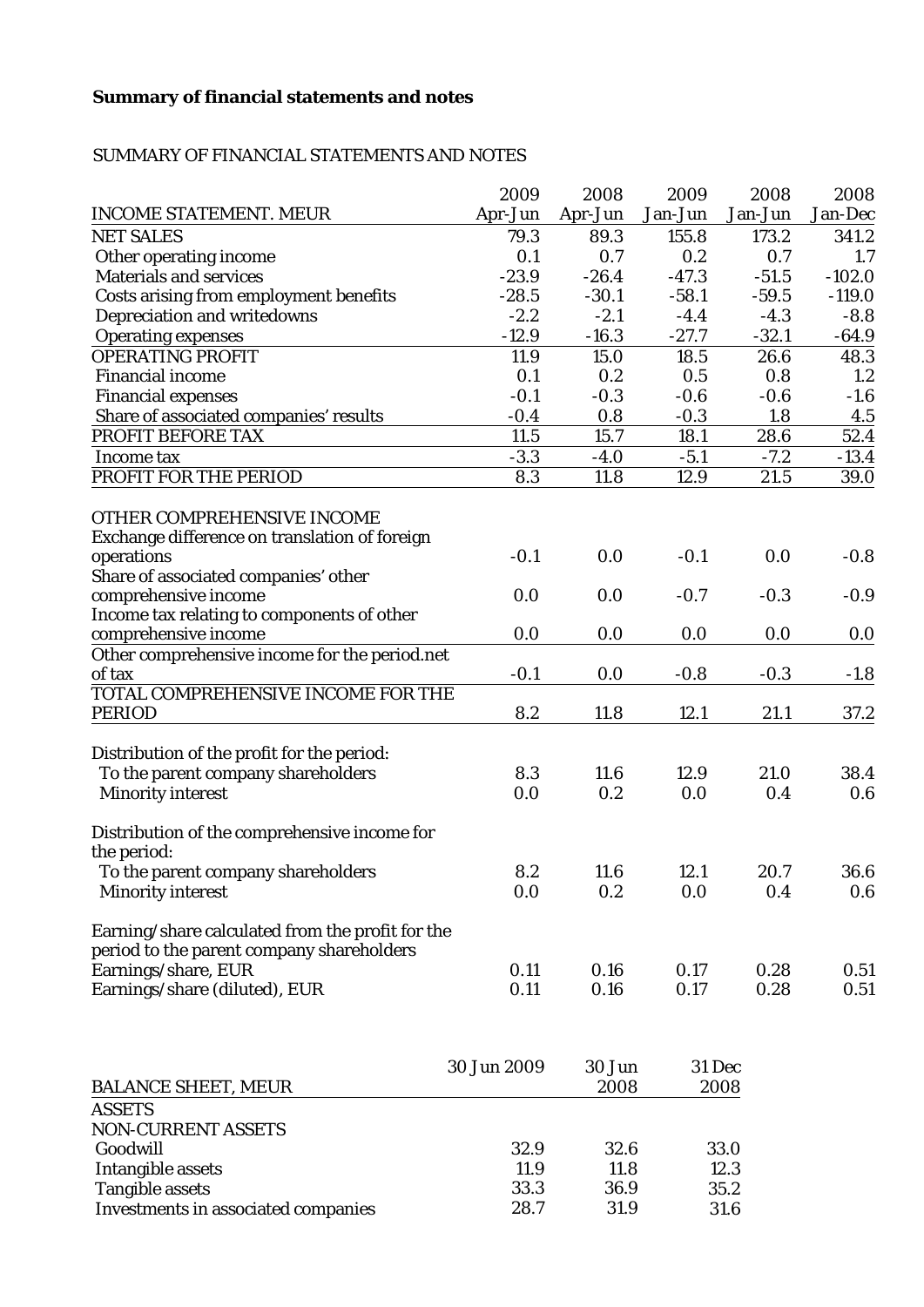| Other financial assets                    | 4.4   | 5.2     | 4.2   |
|-------------------------------------------|-------|---------|-------|
| Deferred tax assets                       | 1.1   |         | 1.3   |
| <b>CURRENT ASSETS</b>                     |       |         |       |
| Inventories                               | 1.4   | $1.2\,$ | 1.5   |
| Tax receivables                           | 1.6   | 0.8     | 4.0   |
| Accounts receivable and other receivables | 24.4  | 32.8    | 27.5  |
| Other short-term financial assets         | 1.8   | 2.7     | 2.9   |
| Cash and cash equivalents                 | 14.4  | 8.5     | 13.3  |
| <b>ASSETS AVAILABLE FOR SALE</b>          | 0.0   | 4.7     | 0.0   |
| <b>TOTAL ASSETS</b>                       | 156.0 | 170.3   | 166.9 |

|                                          | 30 Jun | 30 Jun | 31 Dec |
|------------------------------------------|--------|--------|--------|
| <b>BALANCE SHEET, MEUR</b>               | 2009   | 2008   | 2008   |
| <b>SHAREHOLDERS' EQUITY AND</b>          |        |        |        |
| <b>LIABILITIES</b>                       |        |        |        |
| Share capital                            | 44.8   | 44.8   | 44.8   |
| Share premium fund                       | 2.8    | 2.8    | 2.8    |
| <b>Cumulative translation adjustment</b> | $-0.9$ | 0.0    | $-0.8$ |
| <b>Retained earnings</b>                 | 31.3   | 23.9   | 41.1   |
| Parent company shareholders' equity      | 78.0   | 71.5   | 87.9   |
| <b>Minority interest</b>                 | 0.0    | 0.4    | 0.6    |
| TOTAL SHAREHOLDERS' EQUITY               | 78.0   | 71.9   | 88.5   |
| <b>LIABILITIES</b>                       |        |        |        |
| <b>Non-current liabilities</b>           |        |        |        |
| <b>Interest-bearing liabilities</b>      | 3.3    | 4.2    | 3.9    |
| Deferred tax liabilities                 | 2.4    | 2.4    | 2.5    |
| <b>Pension obligations</b>               | 3.5    | 3.6    | 3.7    |
| <b>Provisions</b>                        | 0.1    | 0.1    | 0.1    |
| Other long-term liabilities              | 0.5    | 0.5    | 0.5    |
| <b>Current liabilities</b>               |        |        |        |
| <b>Interest-bearing liabilities</b>      | 11.3   | 28.2   | 15.2   |
| <b>Advances received</b>                 | 22.4   | 22.0   | 12.3   |
| <b>Tax liabilities</b>                   | 0.0    | 0.0    | 1.3    |
| <b>Provisions</b>                        | 0.6    | 0.2    | 1.0    |
| Accounts payable and other liabilities   | 33.8   | 37.2   | 37.9   |
| <b>TOTAL LIABILITIES</b>                 | 77.9   | 98.4   | 78.4   |
| <b>TOTAL EQUITY AND LIABILITIES</b>      | 156.0  | 170.3  | 166.9  |

# RECONCILIATION OF SHAREHOLDERS' EQUITY 1 January – 30 June 2009

|                                                     |              | <b>Share</b> | Transla-     |          | Parent  |                 |                   |
|-----------------------------------------------------|--------------|--------------|--------------|----------|---------|-----------------|-------------------|
|                                                     |              | premiu       | tion         |          | compan  |                 |                   |
|                                                     | <b>Share</b> |              | m difference | Retained |         | <b>Minority</b> | <b>Equity</b>     |
| <b>MEUR</b>                                         | capital      | fund         |              | earnings | total   | interest        | total             |
| Equity, 1 January 2009                              | 44.8         | 2.8          | $-0.8$       | 41.1     | 87.9    | 0.6             | 88.5              |
| Dividend paid by parent                             |              |              |              | $-22.4$  | $-22.4$ |                 |                   |
| company<br>Dividends paid by subsidiaries           |              |              |              |          |         | $-0.6$          | $-22.4$<br>$-0.6$ |
| <b>Share-based payments</b>                         |              |              |              | 0.3      | 0.3     |                 | 0.3               |
| <b>Total Comprehensive income</b><br>for the period |              |              | $-0.1$       | 12.2     | 12.1    | 0.0             | 12.1              |
| Equity, 30 June 2009                                | 44.8         | 2.8          | $-0.9$       | 31.3     | 78.0    | 0.0             | 78.0              |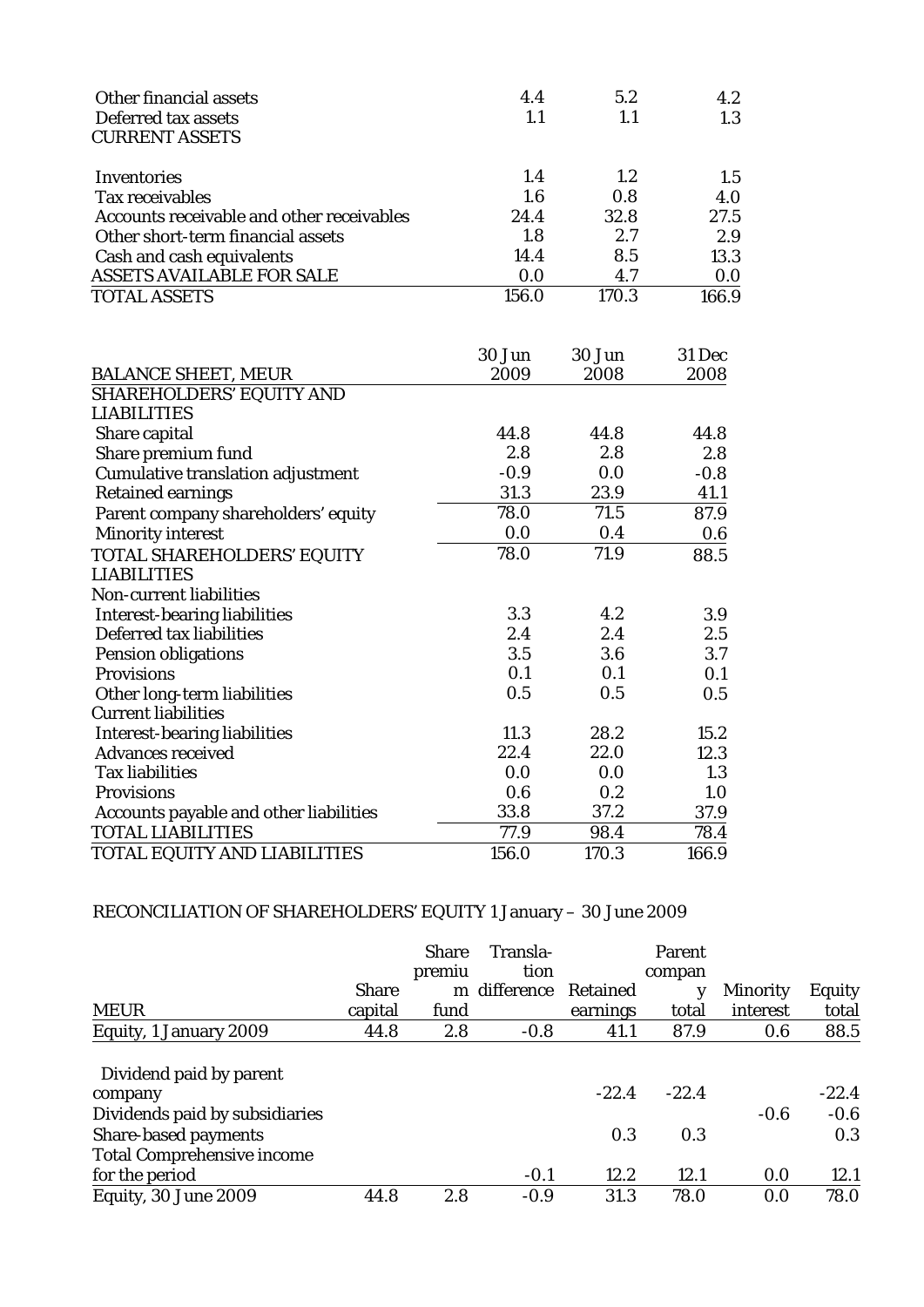|                                                                            |              | <b>Share</b> | Transla-              |                                         | Parent     |                 |               |
|----------------------------------------------------------------------------|--------------|--------------|-----------------------|-----------------------------------------|------------|-----------------|---------------|
|                                                                            |              | premiu       | tion                  |                                         | compan     |                 |               |
|                                                                            | <b>Share</b> |              | m difference Retained |                                         | y          | <b>Minority</b> | <b>Equity</b> |
| <b>MEUR</b>                                                                | capital      | fund         |                       | earnings                                | total      | interest        | total         |
| Equity, 1 January 2008                                                     | 44.8         | 2.8          | 0.0                   | 70.0                                    | 117.7      | 0.6             | 118.3         |
| Dividend paid by parent                                                    |              |              |                       |                                         |            |                 |               |
| company                                                                    |              |              |                       | $-67.2$                                 | $-67.2$    |                 | $-67.2$       |
| Dividends paid by subsidiaries                                             |              |              |                       |                                         |            | $-0.6$          | $-0.6$        |
| Share of associated companies'                                             |              |              |                       |                                         |            |                 |               |
| equity items                                                               |              |              |                       | $-0.1$                                  | $-0.1$     |                 | $-0.1$        |
| <b>Share-based payments</b>                                                |              |              |                       | 0.4                                     | 0.4        |                 | 0.4           |
| <b>Total Comprehensive income</b>                                          |              |              |                       |                                         |            |                 |               |
| for the period                                                             |              |              |                       | 20.7                                    | 20.7       | 0.4             | 21.1          |
| Equity, 30 June 2008                                                       | 44.8         | 2.8          | 0.0                   | 23.9                                    | 71.5       | 0.4             | 71.9          |
|                                                                            |              |              | 2009                  | 2008                                    | 2009       | 2008            | 2008          |
| <b>CASH FLOW STATEMENT. MEUR</b>                                           |              |              |                       | Apr-Jun Apr-Jun Jan-Jun Jan-Jun Jan-Dec |            |                 |               |
| Cash flow from operating activities                                        |              |              |                       |                                         |            |                 |               |
| Profit for the period                                                      |              |              | 8.3                   | 11.8                                    | 12.9       | 21.5            | 39.0          |
| <b>Adjustments</b>                                                         |              |              | 5.3                   | 4.7                                     | 9.3        | 8.6             | 17.5          |
| Change in working capital                                                  |              |              | $-6.9$                | $-8.1$                                  | 9.1        | 7.4             | 4.0           |
| Dividend income received                                                   |              |              | 1.5                   | 3.8                                     | 2.3        | 4.0             | 4.5           |
| Interest income received                                                   |              |              | 0.1                   | 0.2                                     | 0.5        | 0.6             | 0.9           |
| Interest expenses paid                                                     |              |              | $-0.1$                | $-0.3$                                  | $-0.6$     | $-0.6$          | $-1.6$        |
| Taxes paid                                                                 |              |              | $-4.1$                | $-6.3$                                  | $-3.9$     | $-8.9$          | $-17.5$       |
| Net cash provided by operating activities                                  |              |              | 4.0                   | 5.7                                     | 29.5       | 32.5            | 46.9          |
| Cash flow from investing activities                                        |              |              |                       |                                         |            |                 |               |
| Investments in tangible and intangible assets                              |              |              | $-0.9$                | $-1.5$                                  | $-1.7$     | $-2.4$          | $-4.2$        |
| Proceeds from disposal of tangible and intangible                          |              |              |                       |                                         |            |                 |               |
| assets                                                                     |              |              | 0.0                   | 1.0                                     | $0.0\,$    | 1.0             | 1.0           |
| Other investments                                                          |              |              | $-0.1$                | $-0.8$                                  | $-0.1$     | $-0.8$<br>0.1   | $-1.2$        |
| Proceeds from disposal of other investments<br>Subsidiary shares purchased |              |              | 0.1<br>0.0            | 0.0<br>$-1.9$                           | 0.1<br>0.0 | $-3.9$          | 0.8<br>$-4.0$ |
| Associated company shares purchased                                        |              |              | $-0.2$                | 0.0                                     | $-0.2$     | 0.0             | 0.0           |
| Associated company shares purchased                                        |              |              | 0.0                   | 0.0                                     | 0.0        | 0.0             | 6.5           |
| Net cash used in investing activities                                      |              |              | $-1.0$                | $-3.2$                                  | $-1.9$     | $-6.0$          | $-1.0$        |
| Cash flow before financing activities                                      |              |              | $2.9\,$               | 2.5                                     | 27.7       | 26.5            | 45.8          |
| Cash flow from financing activities                                        |              |              |                       |                                         |            |                 |               |
|                                                                            |              |              |                       |                                         |            |                 |               |
| Long-term loan repayments                                                  |              |              | 0.0                   | 0.0                                     | 0.0        | 0.0             | 0.0           |
| Short-term loans raised                                                    |              |              | 0.0                   | 0.0                                     | 17.8       | 35.0            | 35.0          |
| Short-term loans repaid                                                    |              |              | $-21.0$               | $-9.5$                                  | $-22.5$    | $-10.2$         | $-24.3$       |
| Change in interest-bearing receivables                                     |              |              | 1.1                   | 0.4                                     | 1.1        | 0.2             | 0.0           |
| Dividends paid and capital repayment                                       |              |              | $-0.6$                | $-0.6$                                  | $-23.0$    | $-67.8$         | $-67.8$       |
|                                                                            |              |              | $-20.4$               | $-9.8$                                  | $-26.6$    | $-42.8$         | $-57.1$       |

# RECONCILIATION OF SHAREHOLDERS' EQUITY 1 January – 30 June 2008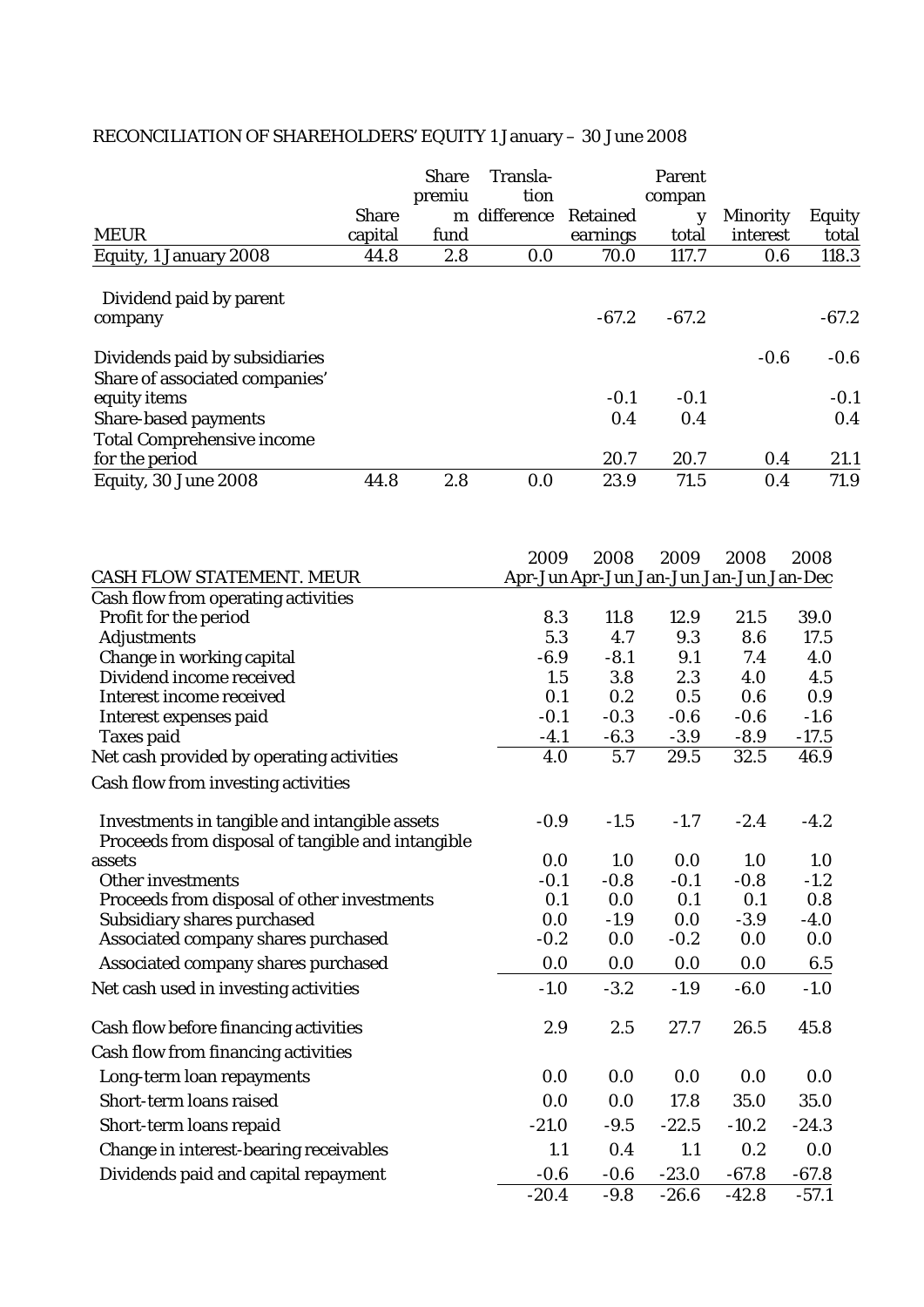| Change in cash funds (increase $+ /$ decrease -)                                           |      | $-17.5$ | $-7.3$       | 1.1                                     | $-16.3$      | $-11.2$ |
|--------------------------------------------------------------------------------------------|------|---------|--------------|-----------------------------------------|--------------|---------|
| Cash and cash equivalents at start of period<br>Impact of change in foreign exchange rates |      |         | 31.8<br>15.7 |                                         | 24.8<br>13.3 | 24.8    |
|                                                                                            |      | 0.0     | 0.0          | 0.0                                     | 0.0          | $-0.2$  |
| Cash and cash equivalents at end of period                                                 |      | 14.4    | 8.5          | 14.4                                    | 8.5          | 13.3    |
|                                                                                            |      |         |              |                                         |              |         |
|                                                                                            | 2009 | 2008    | 2009         | 2008                                    | 2008         |         |
| Net sales by geographical area, MEUR                                                       |      |         |              | Apr-Jun Apr-Jun Jan-Jun Jan-Jun Jan-Dec |              |         |
| Finland                                                                                    | 76.1 | 84.6    | 149.2        | 163.9                                   | 324.0        |         |
| <b>Rest of EU countries</b>                                                                | 3.1  | 4.6     | 6.2          | 9.1                                     | 16.7         |         |
| Rest of other countries                                                                    | 0.1  | 0.1     | 0.3          | 0.3                                     | 0.6          |         |
| <b>Total</b>                                                                               | 79.3 | 89.3    | 155.8        | 173.2                                   | 341.2        |         |

#### **Information by segment**

Alma Media's reporting segments in the financial statements are Newspapers, Kauppalehti group and Marketplaces. Other Operations comprise the Group's parent company and the operations of the Group's financial management service centre.

The descriptive section of the financial statements presents the net sales and operating profits of the segments and the allocation of the associated companies' results to the reporting segments. Financial items and income taxes are not allocated to the segments. The following table presents the assets and liabilities of the segments as well as the non-allocated asset and liability items.

|                                   | 30 Jun 200930 Jun 2008 | 31 Dec |        |
|-----------------------------------|------------------------|--------|--------|
| <b>ASSETS BY SEGMENT, MEUR</b>    |                        |        | 2008   |
| <b>Newspapers</b>                 | 64.1                   | 69.4   | 67.5   |
| Kauppalehti group                 | 47.4                   | 54.0   | 52.3   |
| <b>Marketplaces</b>               | 13.3                   | 16.7   | 15.2   |
| Other operations and eliminations | 12.6                   | 19.7   | 10.5   |
| Non-allocated assets              | 18.6                   | 10.5   | 21.4   |
| <b>Total</b>                      | 156.0                  | 170.3  | 166.9  |
|                                   | 30 Jun 200930 Jun 2008 |        | 31 Dec |
| LIABILITIES BY SEGMENT, MEUR      |                        |        | 2008   |
| <b>Newspapers</b>                 | 38.6                   | 40.2   | 32.7   |
| Kauppalehti group                 | 13.2                   | 13.5   | 11.8   |
| <b>Marketplaces</b>               | 3.5                    | 4.3    | 4.2    |
| Other operations and eliminations | 5.6                    | 5.6    | 6.8    |
| Non-allocated liabilities         | 17.0                   | 34.7   | 22.9   |
| <b>Total</b>                      |                        |        | 78.4   |

|                                | 2009    | 2008    | 2009    | 2008            | 2008 |
|--------------------------------|---------|---------|---------|-----------------|------|
| <b>GROUP INVESTMENTS, MEUR</b> | Apr-Jun | Apr-Jun | Jan-Jun | Jan-Jun Jan-Dec |      |
| Newspapers                     | 0.6     |         | 1.5     | 7.5             | 9.4  |
| Kauppalehti group              | 0.3     | 0.4     | 0.6     | 0.8             | 1.4  |
| <b>Marketplaces</b>            | 0.3     | 0.5     | 0.5     | 0.8             | 2.1  |
| <b>Others</b>                  | 0.3     | 0.9     | 0.4     | 1.0             | 1.6  |
| <b>Total</b>                   | 1.4     | 3.9     | 3.0     | 10.1            | 14.5 |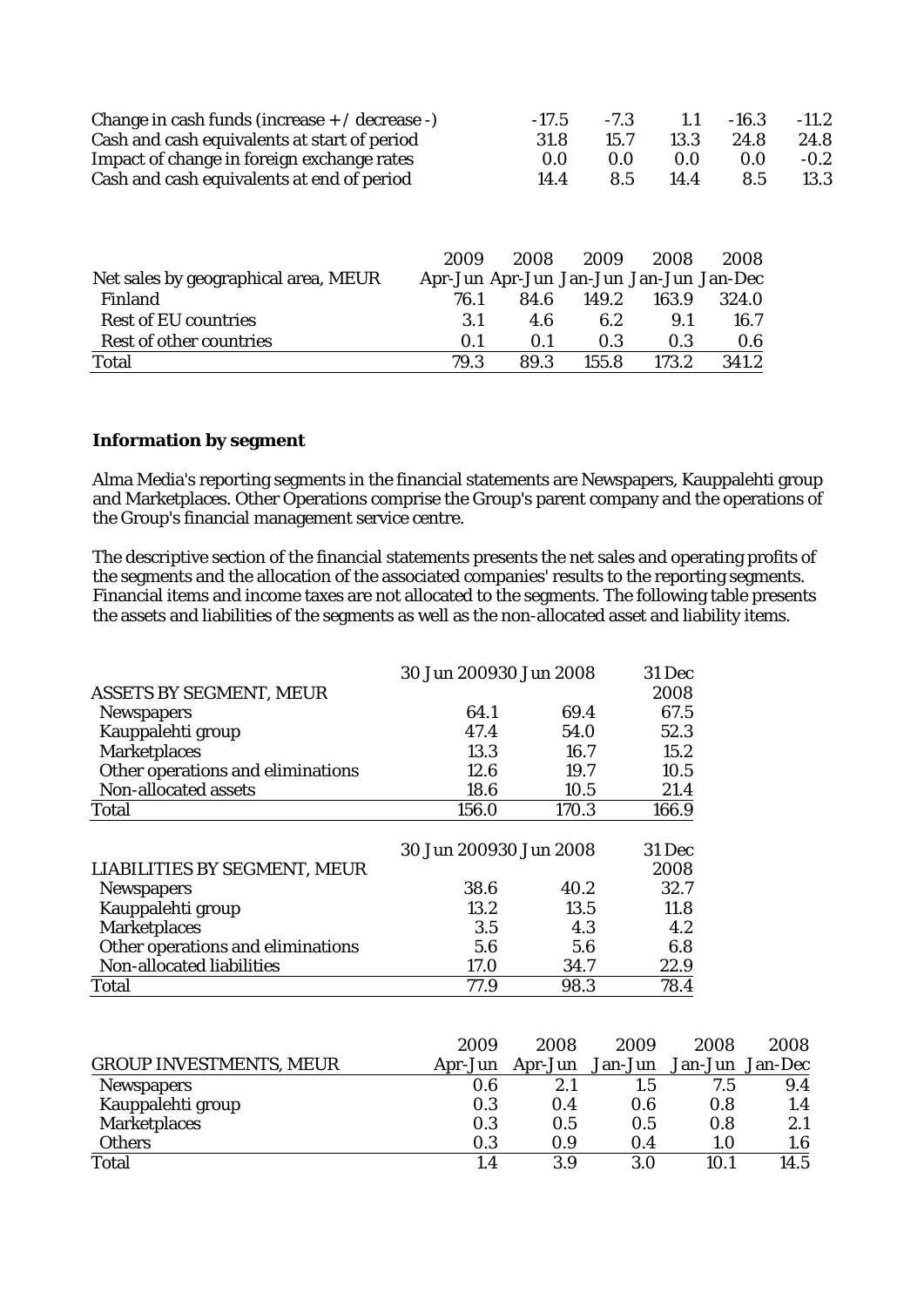#### **Provisions**

The company's provisions on June 30, 2009 totalled MEUR 0.7, representing a decrease of MEUR 0.4 from the situation on December 31, 2008. The major part of the provisions concern restructuring provisions. It has not been necessary to change the estimates made when the provisions were entered. The change in provisions is due to actual expenses.

|                                                                                                                | 30 Jun 200930 Jun 2008 | 31 Dec |      |
|----------------------------------------------------------------------------------------------------------------|------------------------|--------|------|
| <b>COMMITMENTS AND CONTINGENCIES, MEUR</b>                                                                     |                        |        | 2008 |
| Collateral on own behalf                                                                                       |                        |        |      |
| <b>Chattel mortgages</b>                                                                                       | 0.0                    | 0.0    | 0.0  |
| <b>Collateral for others</b>                                                                                   |                        |        |      |
| <b>Guarantees</b>                                                                                              | 0.0                    | 0.0    | 0.0  |
| Other commitments                                                                                              |                        |        |      |
| <b>Commitments based on agreements</b>                                                                         | 0.1                    | 0.1    | 0.1  |
| Minimum rents payable based on other lease                                                                     |                        |        |      |
| agreements:                                                                                                    |                        |        |      |
| Within one year                                                                                                | 7.5                    | 7.6    | 7.9  |
| Within 1-5 years                                                                                               | 18.8                   | 17.4   | 19.1 |
| After 5 years                                                                                                  | 26.5                   | 25.1   | 27.9 |
| <b>Total</b>                                                                                                   | 52.8                   | 50.1   | 54.9 |
| The Group also has purchase agreements based on IFRIC<br>4 which include a lease component per IAS 17, Minimum |                        |        |      |
| payments based on these agreements:                                                                            | 2.0                    | 4.2    | 3.1  |

|                                                                                                     |                        |            | 31 Dec |
|-----------------------------------------------------------------------------------------------------|------------------------|------------|--------|
| <b>GROUP DERIVATIVE CONTRACTS, MEUR</b>                                                             | 30 Jun 200930 Jun 2008 |            | 2008   |
| Commodity derivative contracts. electricity derivatives                                             |                        |            |        |
| Fair value *                                                                                        | $-0.1$                 | 0.2        | $-0.1$ |
| Nominal value                                                                                       | 0.9                    | $\Omega$ 4 | 0.7    |
| * the fair-value represents the return that would have arisen if the derivative had been cleared on |                        |            |        |
| the balance sheet date.                                                                             |                        |            |        |

#### **Related parties**

Alma Media Group's related parties are its associated companies and the companies they own. The following table summarises the business operations undertaken between Alma Media and its associated companies and the status of their receivables and liabilities:

| RELATED PARTY ACTIVITIES WITH ASSOCIATED<br><b>COMPANIES, MEUR</b>           | 2009<br>Apr-Jun Apr-Jun Jan-Jun Jan-Jun Jan-Dec | 2008    | 2009 | 2008 | 2008             |
|------------------------------------------------------------------------------|-------------------------------------------------|---------|------|------|------------------|
| Sales of goods and services                                                  | 0.0                                             | 0.1     | 0.1  | 0.2  | 0.2 <sub>2</sub> |
| Purchases of goods and services                                              | 1.0                                             | $1.2\,$ | 1.9  | 2.3  | 4.5              |
| Accounts receivable, loan and other receivables at the<br>balance sheet date |                                                 |         | 0.0  | 4.7  | 0.0              |
| Accounts payable at the balance sheet date                                   |                                                 |         |      |      |                  |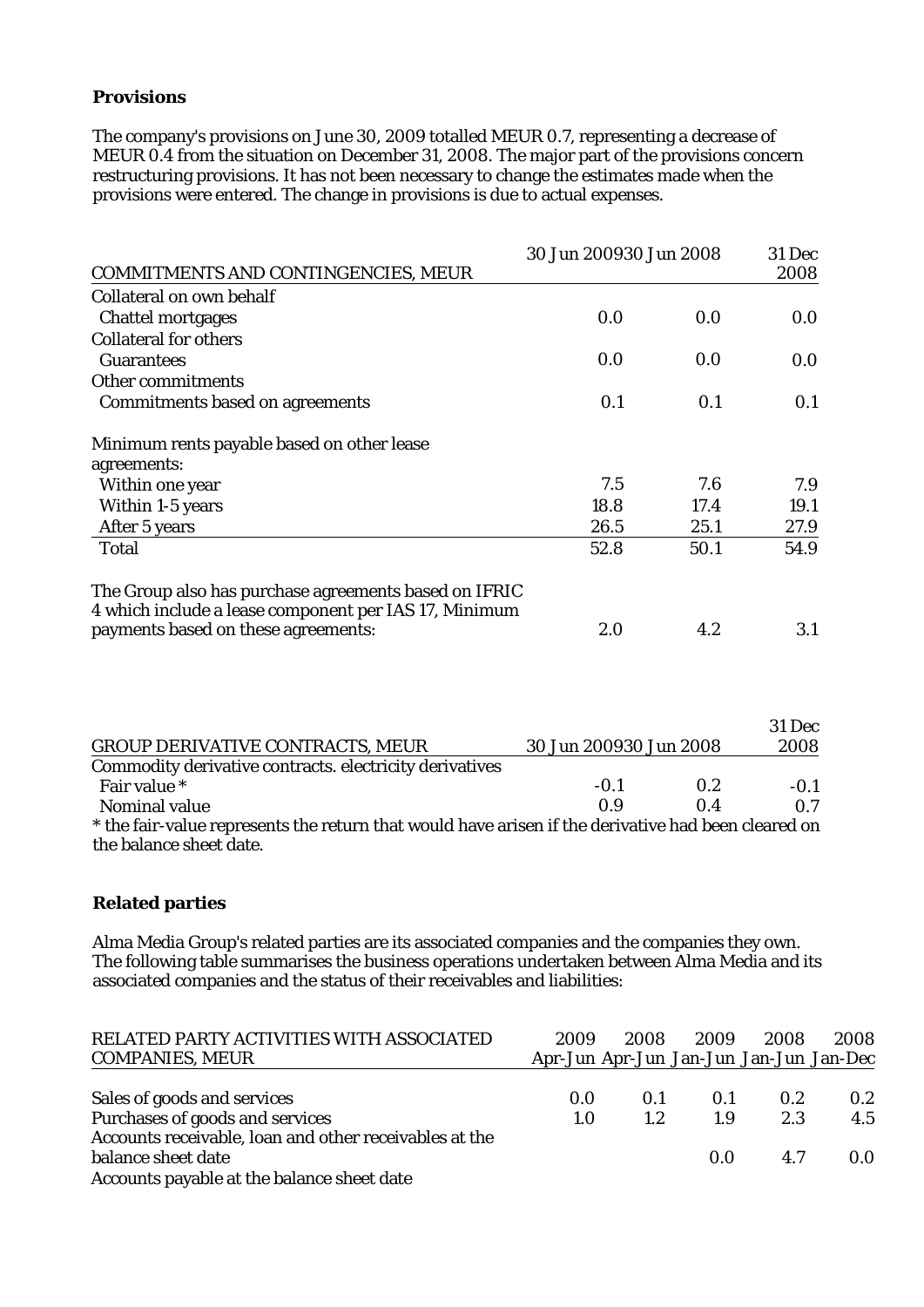Related parties also include the company's senior management (members of the Board of Directors, presidents and the Group Executive Team). The section The Alma Media Share – Option Rights of this report presents information on changes to the current option programme intended to motivate and secure the long-term commitment of the Group's senior management.

#### **Main accounting principles (IFRS)**

This interim report has been prepared according to IFRS standards (IAS 34).

The report applies the same accounting principles and calculation methods as the previous annual accounts dated December 31, 2008. However, the interim report does not contain all the information or notes to the accounts included in the annual financial statements. This interim report should therefore be read in conjunction with the company's annual report.

The key indicators are calculated using the same formulae as applied in the previous annual financial statements. The quarterly percentages of Return on Investment (ROI) and Return on Equity (ROE) have been annualised using the formula  $((1+quarterly return)4)-1$ .

In June, the Group performed and impairment test on goodwill and other assets. Based on the tests, no impairments have been recorded.

In the financial year 2009, the Group has adopted the following new accounting standards and interpretations:

IFRS 8 Operating Standards IAS 23 Borrowing costs, amendment to standard IAS 1 Presentation of financial statements, amendment to standard IFRS 2 Share-based payments, amendment to standard IAS 1 Presentation of financial statements and IAS 32 presentation of financing instruments, amendment to standard IAS 39 IAS 39 Financial Instruments: recognition and measurement, amendment to standard IFRIC 12 Service concession arrangements IFRIC 13 Customer loyalty programmes IFRIC 16 Hedges of net investments in a foreign operation Improvements to IFRS amendments

The European Union has not yet approved the adoption of the amended standard IAS 39. An EU approval is necessary for the amended standards to be adopted within the Group.

The Group preliminarily expects that the above new standards and interpretations will have only a minor effect. The Group preliminarily expects that their application mainly affects the way of presenting the profit and loss statement, the balance sheet, the presentation of changes in equity and notes to the financial statements.

New accounting standards to be adopted from the beginning of 2010 are:

IFRS 3 Business combinations, amendment to standard IAS 27 Consolidated and separate financial statements

These amendments will affect the treatment of future acquisitions as far as, for example, the minority share, goodwill and acquisition costs are concerned. The amendments will have no effect on acquisitions already made.

The figures in this interim report are unaudited.